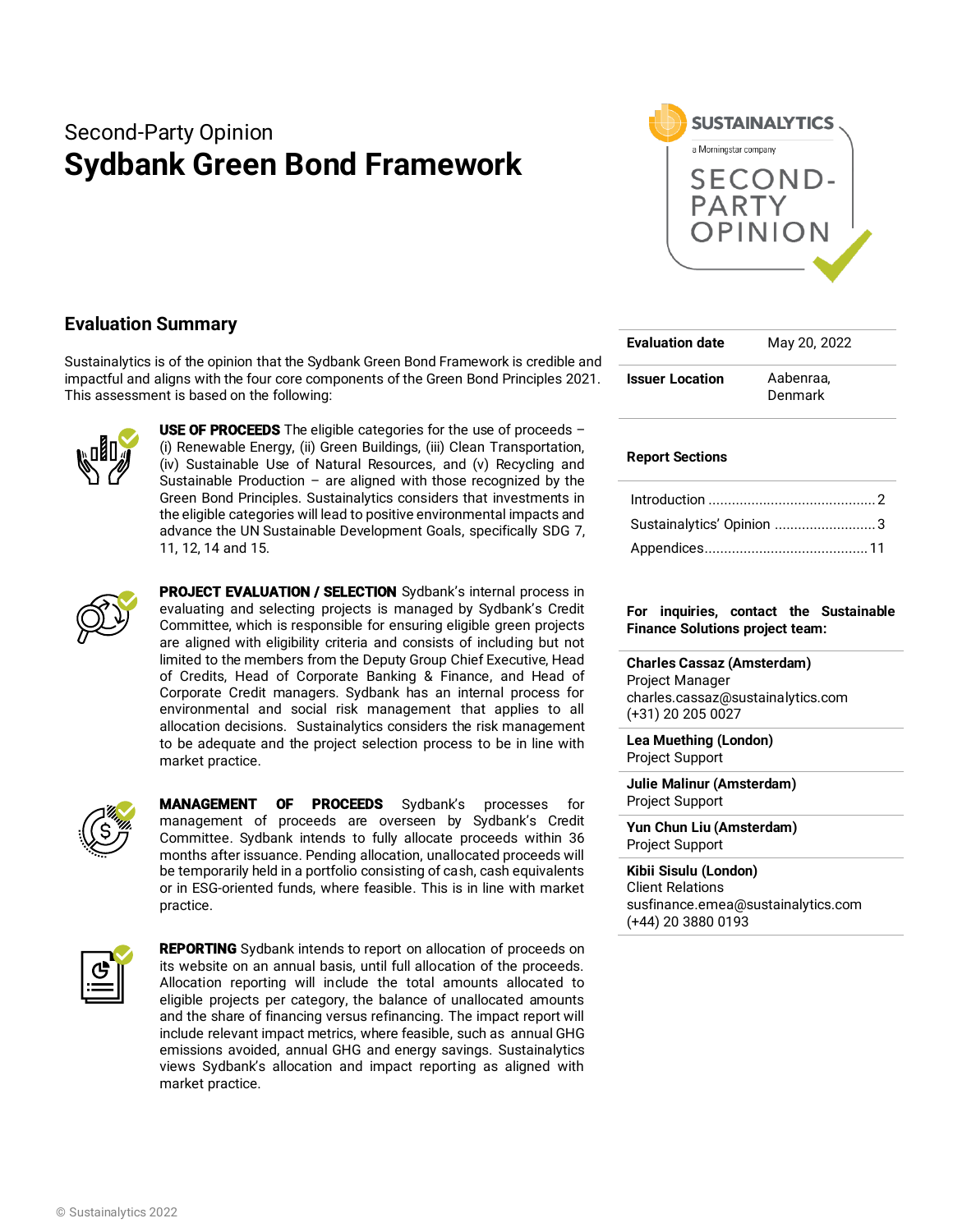

# <span id="page-1-0"></span>**Introduction**

Headquartered in Aabenraa, Denmark, Sydbank A/S ("Sydbank", the "Bank" or the "Issuer") operates throughout Denmark and the northern part of Germany. The Bank offers a variety of financing services, including mortgage credit, pensions and insurance.

Sydbank has developed the Sydbank Green Bond Framework (the "Framework") under which it intends to issue green bonds and use the proceeds to finance or refinance, in whole or in part, existing or future projects that are expected to reduce GHG emissions, limit pollution and generate environmental benefits in Denmark and Germany. The Framework defines eligibility criteria in five areas:

- 1. Renewable Energy
- 2. Green Buildings
- 3. Clean Transportation
- 4. Sustainable Use of Natural Resources
- 5. Recycling and Sustainable Production

Sydbank engaged Sustainalytics to review the Sydbank Green Bond Framework, dated May 2022, and provide a Second-Party Opinion on the Framework's environmental credentials and its alignment with the Green Bond Principles 2021 (GBP)<sup>1</sup>. This Framework will be available in a separate document.<sup>2</sup>

#### **Scope of work and limitations of Sustainalytics' Second-Party Opinion**

Sustainalytics' Second-Party Opinion reflects Sustainalytics' independent<sup>3</sup> opinion on the alignment of the reviewed Framework with the current market standards and the extent to which the eligible project categories are credible and impactful.

As part of the Second-Party Opinion, Sustainalytics assessed the following:

- The Framework's alignment with the Green Bond Principles 2021, as administered by ICMA;
- The credibility and anticipated positive impacts of the use of proceeds; and
- The alignment of the issuer's sustainability strategy and performance and sustainability risk management in relation to the use of proceeds.

For the use of proceeds assessment, Sustainalytics relied on its internal taxonomy, version 1.11, which is informed by market practice and Sustainalytics' expertise as an ESG research provider.

As part of this engagement, Sustainalytics held conversations with various members of Sydbank's management team to understand the sustainability impact of their business processes and planned use of proceeds, as well as management of proceeds and reporting aspects of the Framework. Sydbank representatives have confirmed (1) they understand it is the sole responsibility of Sydbank to ensure that the information provided is complete, accurate or up to date; (2) that they have provided Sustainalytics with all relevant information and (3) that any provided material information has been duly disclosed in a timely manner. Sustainalytics also reviewed relevant public documents and non-public information.

This document contains Sustainalytics' opinion of the Framework and should be read in conjunction with that Framework.

Any update of the present Second-Party Opinion will be conducted according to the agreed engagement conditions between Sustainalytics and Sydbank.

Sustainalytics' Second-Party Opinion, while reflecting on the alignment of the Framework with market standards, is no guarantee of alignment nor warrants any alignment with future versions of relevant market standards. Furthermore, Sustainalytics' Second-Party Opinion addresses the anticipated impacts of eligible projects expected to be financed with bond proceeds but does not measure the actual impact. The measurement and reporting of the impact achieved through projects financed under the Framework is the responsibility of the Framework owner. Upon twenty-four (24) months following the evaluation date set stated

<sup>&</sup>lt;sup>1</sup> The Green Bond Principles are administered by the International Capital Market Association and are available a[t https://www.icmagroup.org/green](https://www.icmagroup.org/green-social-and-sustainability-bonds/green-bond-principles-gbp/)[social-and-sustainability-bonds/green-bond-principles-gbp/.](https://www.icmagroup.org/green-social-and-sustainability-bonds/green-bond-principles-gbp/)

<sup>&</sup>lt;sup>2</sup> The Sydbank Green Bond Framework is available on Sydbank's website at[: www.sydbank.com/about/investor-relations/financialinformation.](http://www.sydbank.com/about/investor-relations/financialinformation)

<sup>&</sup>lt;sup>3</sup> When operating multiple lines of business that serve a variety of client types, objective research is a cornerstone of Sustainalytics and ensuring analyst independence is paramount to producing objective, actionable research. Sustainalytics has therefore put in place a robust conflict management framework that specifically addresses the need for analyst independence, consistency of process, structural separation of commercial and research (and engagement) teams, data protection and systems separation. Last but not the least, analyst compensation is not directly tied to specific commercial outcomes. One of Sustainalytics' hallmarks is integrity, another is transparency.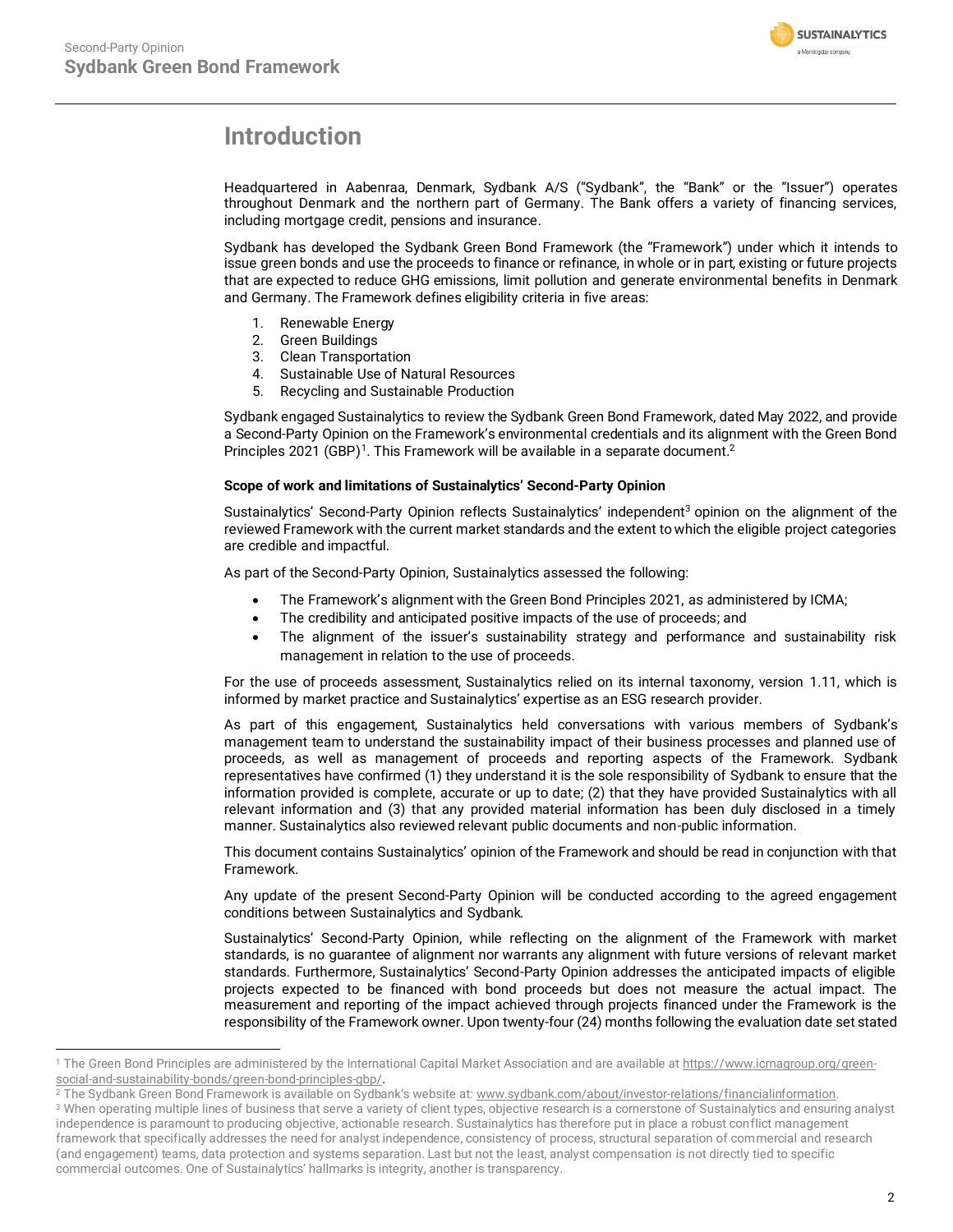

herein, Sydbank is encouraged to update the Framework, if necessary, and seek an update to the Second-Party Opinion to ensure ongoing alignment of the Framework with market standards and expectations.

In addition, the Second-Party Opinion opines on the potential allocation of proceeds but does not guarantee the realized allocation of the bond proceeds towards eligible activities.

No information provided by Sustainalytics under the present Second-Party Opinion shall be considered as being a statement, representation, warrant or argument, either in favour or against the truthfulness, reliability or completeness of any facts or statements and related surrounding circumstances that Sydbank has made available to Sustainalytics for the purpose of this Second-Party Opinion.

# <span id="page-2-0"></span>**Sustainalytics' Opinion**

# **Section 1: Sustainalytics' Opinion on the Sydbank Green Bond Framework**

Sustainalytics is of the opinion that the Sydbank Green Bond Framework is credible and impactful, and aligns with the four core components of the GBP. Sustainalytics highlights the following elements of Sydbank's Green Bond Framework:

- Use of Proceeds:
	- The eligible categories Green Buildings, Renewable Energy, Clean Transportation, Sustainable Use of Natural Resources and Recycling and Sustainable Production – are aligned with those recognized by the GBP. Sustainalytics notes that the fossil fuel and mining industries will be excluded from all financing under this Framework.
	- Sybdank has defined a 36-month look-back period for refinancing activities, which is in line with market practice.
	- Sustainalytics recognizes that the GBP favour project-based lending and financing, which provide generally more transparency than non-project-based lending. The Framework allows for general purpose lending to pure-play companies, however, Sustainalytics notes the high threshold that Sydbank has established in order to deem a company eligible for inclusion. Pure plays must derive more than 90% of their revenues from eligible activities in order to qualify for financing.
	- Under the Renewable Energy category, Sydbank may provide loans to wind and solar companies. Furthermore, lending to wind and solar companies is eligible when it supports such industries by means of manufacturing, installation and repair. In addition, the Bank may provide loans to the following activities:
		- Lending for green hydrogen production and power-to-X projects. Sydbank has confirmed that production will be through electrolysis using electricity with an average carbon intensity at or below 100  $gCO<sub>2</sub>e/kWh$ . Regarding power-to-X, Sydbank excludes projects where hydrogen is produced using steam methane reforming and  $CO<sub>2</sub>$  is sourced from fossil fuel operations.
		- Sustainalytics notes that hydrogen production from water electrolysis has significant potential to reduce emissions over its conventional pathway of production, i.e. steam reforming of natural gas or light ends. Sustainalytics encourages Sydbank to favour the sourcing of low-carbon-intensity power for electrolysis and to report, where feasible, on such intensity.
		- Lending for the production of biofuel and biogas, and electricity and combined heat and power (CHP) generation from biomass in Denmark. Regarding electricity and heat generation from biomass, the average life-cycle emissions of dedicated facilities in Denmark are currently 48.8g CO<sub>2</sub>/kWh based on the proportion of industrial and household waste of the total biomass and Sydbank commits to financing only facilities that emit 100g  $CO<sub>2</sub>/kWh$  or less.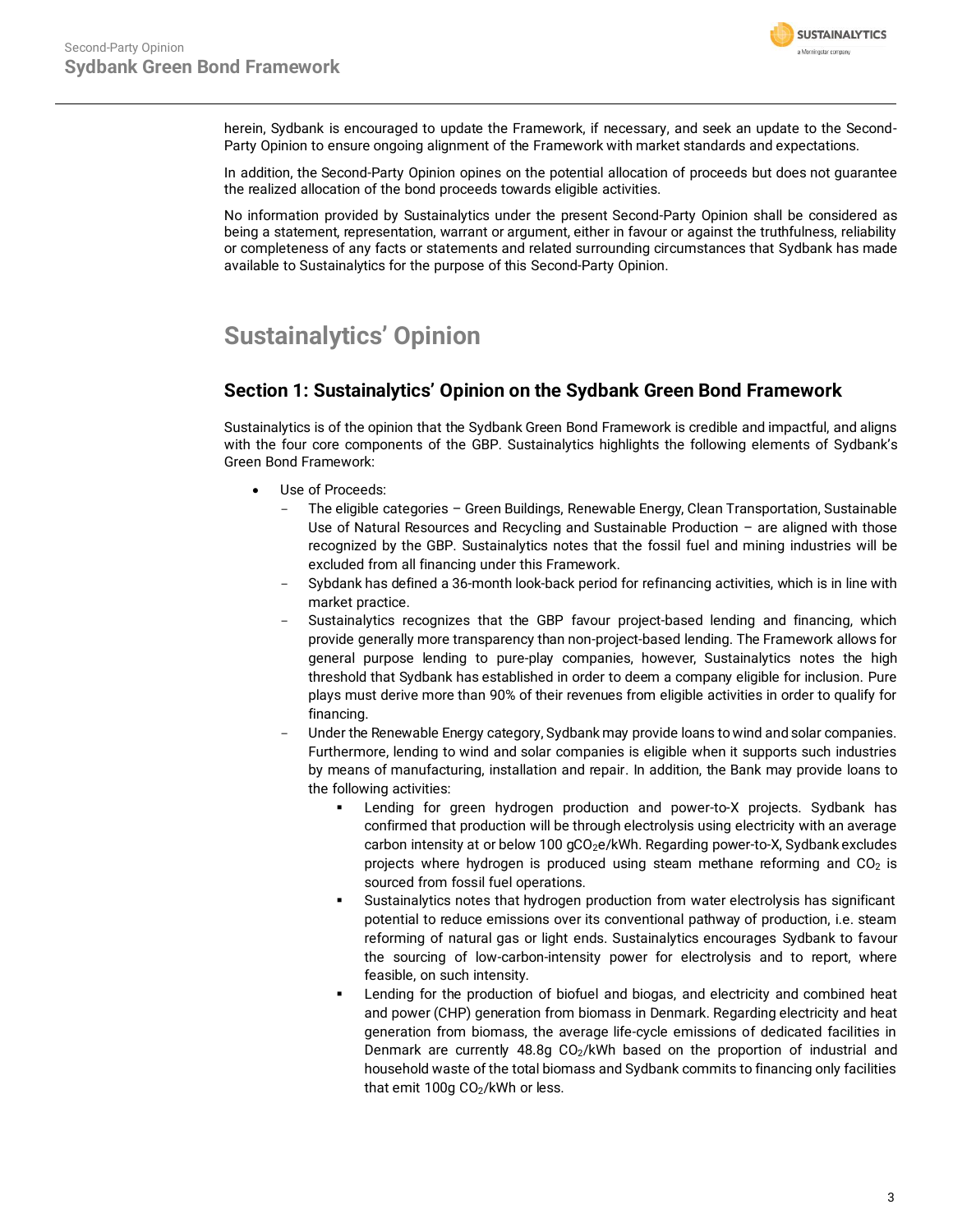

- Regarding the production of biofuels, the Danish regulatory framework ensures compliance with the EU Renewable Energy Directive II. <sup>4</sup> All production facilities for biofuels established after 1 January 2021 must observe life-cycle emissions at least 65% lower than fossil fuel baseline.
- As for biomass feedstock, the mix in Denmark is composed of waste and non-waste feedstock. The Danish regulation on biomass limits the use of energy crops, which accounted to 6% of total in 2020.<sup>5</sup> The use of sewage sludge excludes wastewater directly coming from fossil fuel operations as it is not connected to the Danish wastewater management system.<sup>6</sup> Furthermore, manure from industrial/intensive livestock operations are excluded, in compliance with the Animal Welfare act.<sup>7</sup> In addition, the Danish regulatory framework ensures that common environmental risks associated with feedstock production are properly mitigated. For example, biomass fuels cannot be produced based on inputs cultivated in areas with high level of biodiversity.
- Lending for the transmission and storage of electricity. In cases where transmission infrastructure is not solely dedicated to transmission of renewable energy, the allocation will be pro-rated based on the annual average proportion of the electricity delivered to the relevant national grid.
- <span id="page-3-0"></span>Sustainalytics considers the above financing as aligned with market practice.
- Regarding the Green Buildings category, Sydbank may finance commercial and residential buildings that achieve one of the following:
	- Buildings that have received or are expected to receive one of the following green building certifications and minimum levels: LEED (Gold or Platinum), <sup>8</sup> BREEAM (Outstanding or Excellent),  $9$  DGNB (Gold or above)<sup>10</sup> and HQE (Excellent or above).<sup>11</sup>
	- Buildings within the top 15% of energy-efficient buildings of the national or regional building stock. In addition, the Bank may finance buildings located in Denmark and Germany with EPC label A and B, where such levels guarantee they are the top 15% energy-efficient building stock.
	- Sydbank will select eligible buildings based on the criteria of relative performance in the market, against nearly zero-energy building  $(NZEB)^{12}$  requirements and relative or absolute improvement, as per the requirements of the EU Taxonomy. Sustainalytics notes that the EU Taxonomy<sup>[12](#page-3-0)</sup> requires meeting the relevant cost-optimal minimum energy performance requirements in accordance with the Energy Performance of Building Directive (EPBD), which vary among EU Member States. Sustainalytics therefore encourages Sydbank to report on actual improvement on primary energy demand performance or energy savings achieved in comparison with the existing building stock in the area or region.
	- Refurbishments that result in at least a 30% primary energy demand improvement over baseline. 13
	- In addition, the Bank may finance refurbishment measures, such as cavity walls, roof and floor insulation and heat pumps. Regarding heat pumps, Sydbank has confirmed that these are either electric heat pumps or absorption heat pumps driven by solar or

<https://eurlex.europa.eu/eli/dir/2010/31/2018-12-24>

<sup>4</sup> Retsinformation, "Bekendtgørelse om bæredygtighed og besparelse af drivhusgasemissioner for biomassebrændsler og flydende biobrændsler til energiformål" ("Executive Order on sustainability and saving of greenhouse gas emissions for biomass fuels and liquid biofuels for energy purposes"), at:<https://www.retsinformation.dk/eli/lta/2021/1313>

<sup>5</sup> The use of energy crops for feedstock production will be limited to 6% in 2023 and 4% in 2024, per regulation.

<sup>6</sup> Ministry of Environment of Denmark – Environmental Protection Agency, "Connection of industrial wastewater to public wastewater treatment plants", at:<https://www2.mst.dk/udgiv/publikationer/2006/87-7052-055-0/pdf/87-7052-055-0.pdf>

<sup>&</sup>lt;sup>7</sup> Retsinformation, "Lov om dyrevelfærd (dyrevelfærdsloven)", ("*Animal Welfare Act*"), at: <u>[Dyrevelfærdsloven \(retsinformation.dk\)](https://www.retsinformation.dk/eli/lta/2020/133)</u>

<sup>8</sup> LEED, "LEED Rating System", at: https://www.usgbc.org/leed

<sup>9</sup> BREEAM, "Scoring and Rating BREEAM assessed buildings", at:

https://www.breeam.com/BREEAM2011SchemeDocument/Content/03\_ScoringRating/scoring.htm

<sup>10</sup> DGNB, "DGNB certification: a systematic approach to sustainability", at: https://www.dgnb.de/en/council/certification/

<sup>11</sup> HQE, "Introduction to HQETM Certification", at: <https://www.behqe.com/cerway/essentials>

<sup>&</sup>lt;sup>12</sup> Nearly Zero-Energy Building plans are required to have been implemented in all EU countries as part of the Energy Performance of Buildings Directive, an EU directive which "promotes the improvement of the energy performance of buildings within the Union". See:

<sup>&</sup>lt;sup>13</sup> Sydbank has confirmed to Sustainalytics that only cost of renovation will be financed.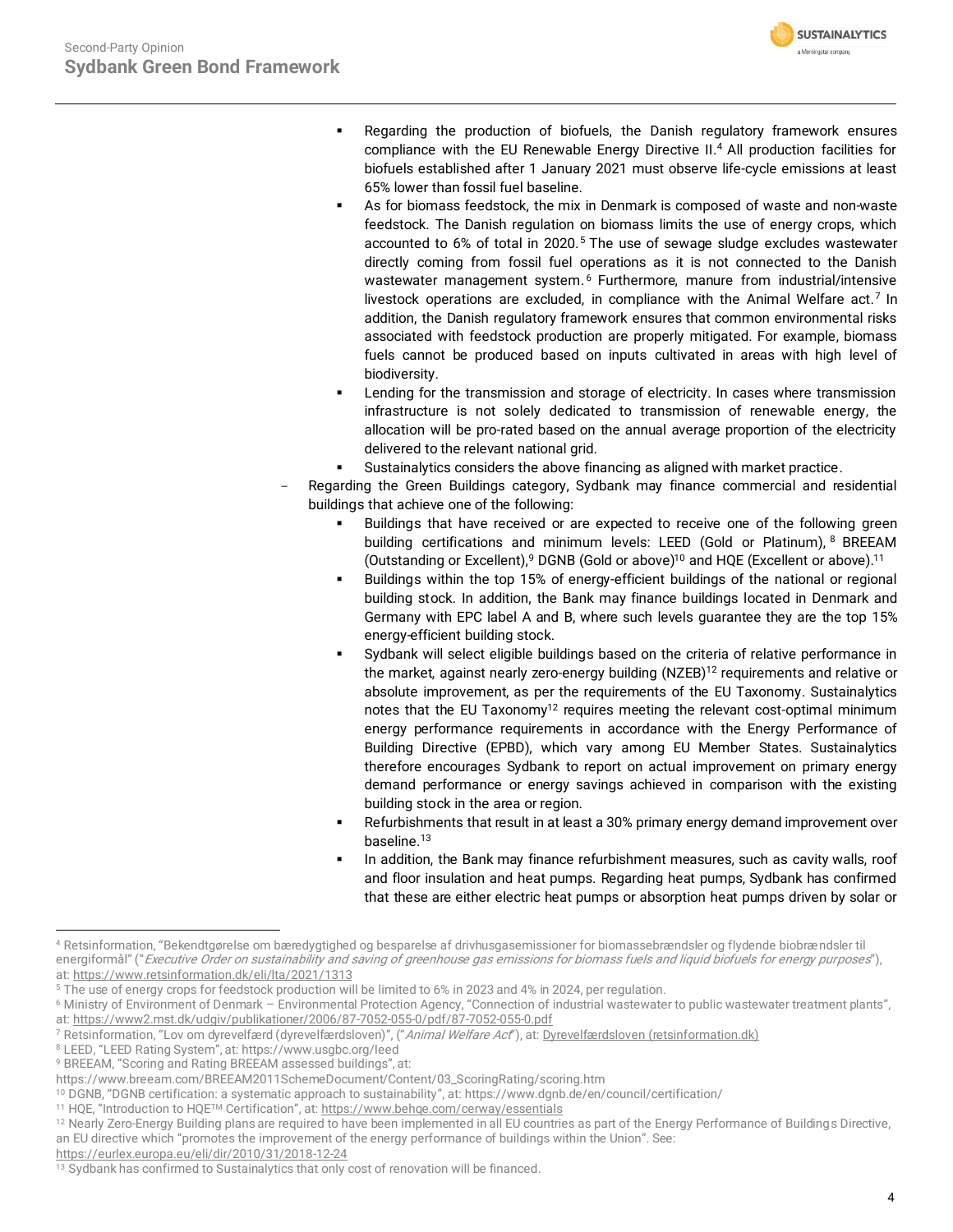

geothermal heated water. Sustainalytics notes that heat pumps offer an energyefficient heat transfer alternative to conventional systems. Nevertheless, Sustainalytics recommends Sydbank to exclude financing of heat pumps with high-GWH refrigerants and to promote robust refrigerant leak control, detection and monitoring, while ensuring recovery, reclamation, recycling or destruction of refrigerants at end of life.

- Sustainalytics views green buildings criteria for new and existing buildings, as well as renovations, to be indicative of positive impact and aligned with market practice.
- Under the Clean Transportation category, Sydbank may finance passenger and freight transport that are not dedicated to fossil fuels as follows:
	- Road and public transport: electric cars, electric trucks, electric buses, light rail transit, metro and trams with emissions equal to or lower than 50  $qCO<sub>2</sub>e/pkm$  until 2025. For trucks used for freight transport, Sydbank confirmed emissions will be kept below 25 gCO2/t-km.
	- Rail transport: trains with emissions equal to or lower than 50  $gCO<sub>2</sub>e/pkm$  until 2025.
	- Sea transport: ferries with emissions equal to or lower than 50  $qCO<sub>2</sub>e/pkm$  until 2025. Sydbank has confirmed that conventional ferries that run on fossil fuels are excluded from financing and that it will not go towards cargo ships.
	- Infrastructure to support clean transportation including electrified rail infrastructure, electric vehicle charging stations, electricity grid connection upgrades and hydrogen fueling stations. Sydbank has confirmed that parking lots will be excluded from financing.
	- Sustainalytics considers such financing as aligned with market practice and the expenditures to be well-placed for inclusion in a green bond.
- Under the Sustainable Use of Natural Resources category, Sydbank may finance sustainable agriculture, forestry and fishery relying on the following recognized third-party certification schemes:
	- EU organic<sup>14</sup> and/or Danish organic label<sup>15</sup> certified agriculture, excluding financing of livestock activities.
	- Commercial forests certified by the Forest Stewardship Council (FSC) or the Programme for the Endorsement of Forest Certification (PEFC).
	- Aquaculture and fisheries certified by the Marine Stewardship Council (MSC) or Aquaculture Stewardship Council (ASC).
	- Sustainalytics considers the expenditures and the third-party schemes as aligned with market practice.
- Under the Recycling and Sustainable Production category Sydbank may finance the following:
	- Lending to general recycling facilities as well as recycling facilities with the aim to segregate and sort recyclable materials from municipal waste streams. Sydbank excludes chemical recycling processes. The Bank does not currently have projects dedicated to the recycling of electronic waste. Should the Bank finance such activities in the future, the Danish legislation lays out requirements for the handling of waste of electrical and electronic equipment that ensure robust waste management processes to mitigate associated risks. 16
	- Lending towards projects leading to significantly lower emissions of pollutants into air, water or land. Sydbank has confirmed that this will exclude fossil-fuel operation and reliant assets, mining or nuclear operations. The Bank indicated that current projects are limited to water treatments plants. Regarding activities aimed at lowering air and land pollution, Sustainalytics encourages Sydbank to select projects that are clearly anticipated to deliver tangible impact and to report on their environmental outcomes.
	- Lending for combined heat and power generation from municipal solid waste. Sydbank has confirmed that plastic, recyclable, and hazardous materials are separated prior to incineration. Sustainalytics recognizes that energy from waste could extract potentially recyclable materials and undermine two of the main objectives of a zero-waste circular economy, i.e. waste prevention and recycling. Additionally, for such projects to have low-emission intensities, the composition of residual waste, particularly fossil carbon content, is a crucial consideration. However, Sustainalytics also notes that due to

<sup>14</sup> European Commission, "The organic logo", at: [https://ec.europa.eu/info/food-farming-fisheries/farming/organic-farming/organic-](https://ec.europa.eu/info/food-farming-fisheries/farming/organic-farming/organic-logo_en#:~:text=The%20European%20Union%20organic%20logo,them%20across%20the%20entire%20EU)

[logo\\_en#:~:text=The%20European%20Union%20organic%20logo,them%20across%20the%20entire%20EU.](https://ec.europa.eu/info/food-farming-fisheries/farming/organic-farming/organic-logo_en#:~:text=The%20European%20Union%20organic%20logo,them%20across%20the%20entire%20EU)

<sup>15</sup> Organic Denmark, "The Danish Organic Label", at: <https://www.organicdenmark.com/the-danish-organic-label>

<sup>16</sup> Further information available under[: https://www.retsinformation.dk/eli/lta/2021/1276](https://www.retsinformation.dk/eli/lta/2021/1276)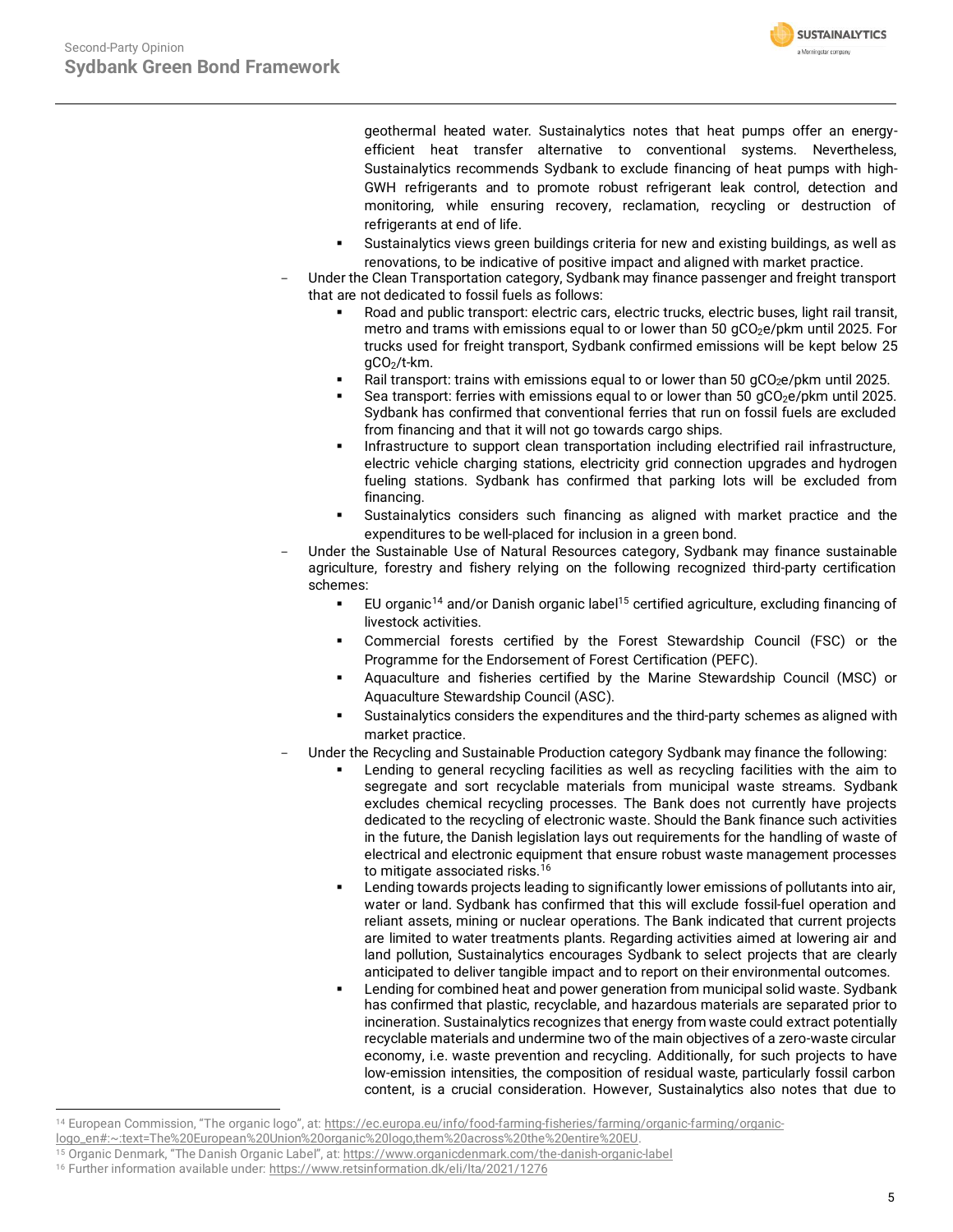

constraints on recycling in many parts of the world, energy from waste can offer a better residual waste management option than landfills in many cases. Sustainalytics recommends Sydbank to monitor the thermal efficiency of the financed facilities.

- Sustainalytics considers the expenditures and associated eligibility criteria as aligned with market practice.
- Project Evaluation and Selection:
	- Sydbank's Credit Committee (the "Committee") is responsible for the internal process of evaluating and selecting projects. The Committee is led by the Bank's senior leadership representatives and consists of including but not limited to the following members: Deputy Group Chief Executive, Head of Credits, Head of Corporate Banking & Finance, and Head of Corporate Credit managers.
	- The Committee evaluates the potential eligible projects based on the Framework's eligibility criteria and approves loans and investments. In order to identify and manage social and environmental risks associated with the financed projects, Sydbank conducts ESG due diligence at industry level within its credit evaluation for each project. In addition, to comply with the Danish legislation,<sup>17</sup> the Bank carries out an ESG evaluation of its existing loan books to ensure any future financing and lending exposure against pre-defined ESG criteria. For additional details on risk management policies, please refer to Section 2.
	- Based on the cross-functional oversight for project selection and the presence of risk management processes, Sustainalytics considers these elements in line with market practice.
- Management of Proceeds:
	- Sydbank will manage the net proceeds on a portfolio basis. Sydbank's Credit Committee will oversee and track the amount of net proceeds spent on eligible projects. In case of divestment or if a project no longer meets the eligibility criteria of the Framework, the project will be replaced, and the corresponding amount reallocated to other eligible projects.
	- Sydbank intends to complete the full allocation of proceeds within 36 months after issuance. Pending allocation, unallocated proceeds will be temporarily held in a portfolio consisting of cash, cash equivalents or in ESG-oriented funds, where feasible.
	- Based on the management of proceeds described and the allocation period indicated, Sustainalytics considers this process to be in line with market practice.
- Reporting:
	- Sydbank intends to report on the allocation and impact of proceeds on its website on an annual basis until full allocation.
	- Allocation reporting will include the total amounts allocated to eligible projects per category, the balance of unallocated amounts and the share of financing versus refinancing.
	- Impact reporting will include relevant impact metrics, where available, such as annual GHG emissions avoided (tCO<sub>2</sub>e), annual GHG savings (tCO<sub>2</sub>e), annual energy savings (GWh) and amount of certified production as well as details of the impact data's methodology.
	- Based on the commitment to both allocation and impact reporting, Sustainalytics considers this process to be in line with market practice.

# **Alignment with Green Bond Principles 2021**

Sustainalytics has determined that the Sydbank Green Bond Framework aligns to the four core components of the GBP. For detailed information please refer to Appendix 1: Green Bond/Green Bond Programme External Review Form.

# **Section 2: Sustainability Strategy of Sydbank**

# **Contribution of framework to Sydbank's sustainability strategy**

Sydbank has integrated sustainability as part of the Bank's corporate strategy. Sustainalytics is of the opinion that Sydbank demonstrates a commitment to sustainability focusing on four areas: (i) responsible finance (ii)

<sup>17</sup> Ministry of Trade and Industry, "Bekendtgørelse om ledelse og styring af pengeinstitutter m.fl.", (2021), at: https://www.retsinformation.dk/eli/lta/2021/1254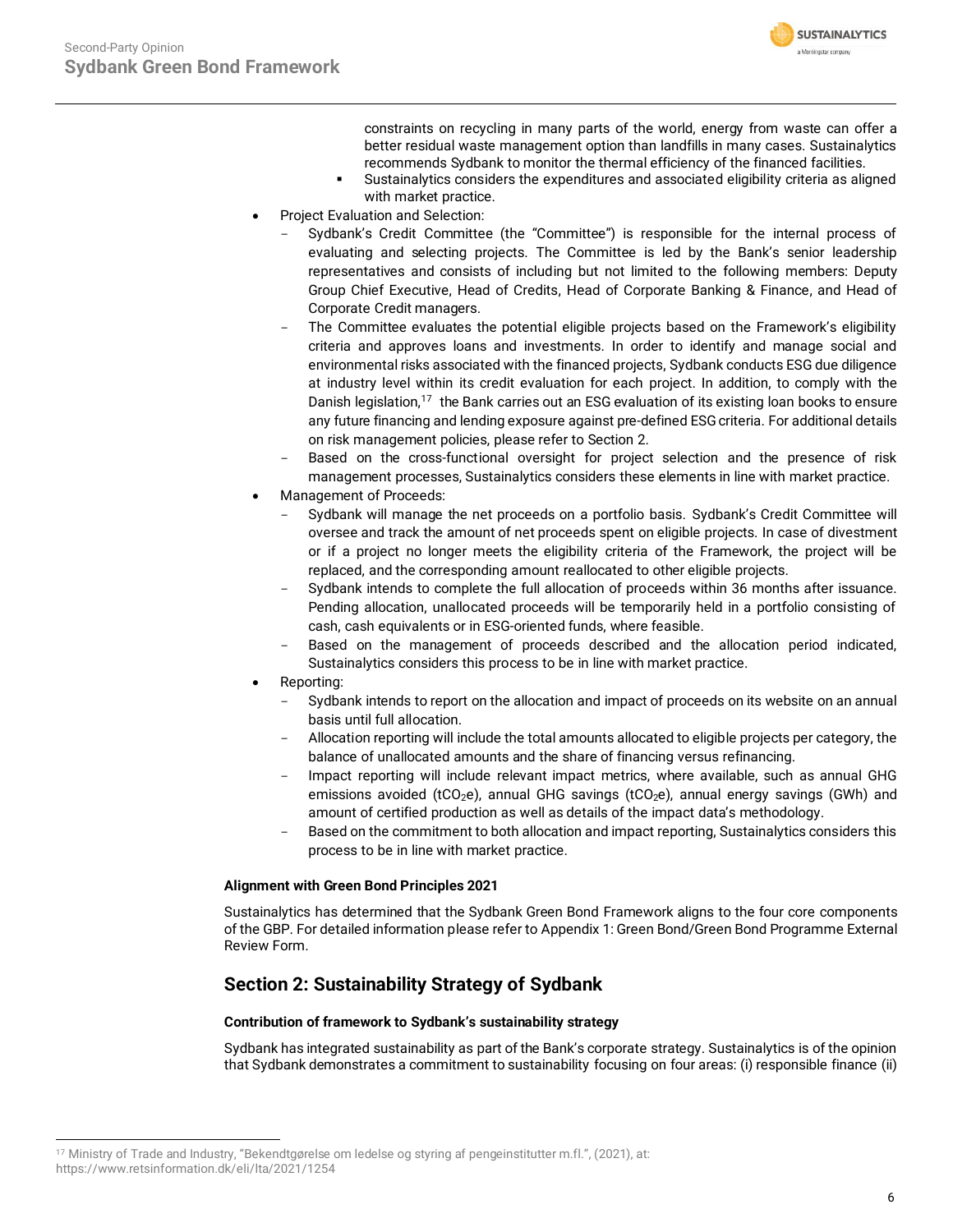**SUSTAINALYTICS** a Morninostar company

responsible investment (iii) responsible employer and (iv) responsible climate footprint. <sup>18</sup> Sustainalytics notes that the projects funded under the Framework may advance the Bank's efforts in the following areas:

- As part of its responsible finance focus area, Sydbank reports the carbon footprint of its corporate, home and car loans to retail clients in line with Finance Denmark's CO<sub>2</sub> model for the financial sector. The CO<sub>2</sub> emissions are calculated with corporate clients' direct scope 1 and 2 emissions and in accordance with the Greenhouse Gas Protocol. The Bank has started reporting GHG emissions related to corporate and retail loans in 2021, which amounted to 812,498 tCO<sub>2</sub>. In addition, Sydbank aims to set reduction targets for the  $CO<sub>2</sub>$  footprint of its lending portfolio in the longer term, to increase the volume of sustainable loans by 2022 and further enhance the underlying data and  $CO<sub>2</sub>$ calculations of the Bank's loans.
- As part of its responsible investment focus area, the Bank is a signatory of the UN Principles for Responsible Investment since 2010 and as such, incorporates ESG considerations into its investment process. The Bank established sustainability criteria for all investment products such as identification of sustainability risks, exclusion of certain countries and sectors including alcohol, tobacco, armaments and fossil fuels. Sydbank aims at increasing the number of investment products with a sustainability profile by the end of 2022 and targets a 75% carbon reduction of its equity portfolio from 2021 to 2030, compared to the global equity index MSCI All Country World Index (MSCI ACWI).
- With regards to the Bank's responsible climate footprint focus area, Sydbank has set up several initiatives to reduce its direct and indirect emissions. These initiatives have contributed towards a reduction of total CO<sub>2</sub> emissions by approximately 9% between 2020 and 2021 and by 21.7% between 2019 and 2020. In addition, Sydbank aims at setting long-term targets for its direct and indirect emissions by the end of 2022.

Sustainalytics is of the opinion that the Framework is aligned with the Bank's overall sustainability strategy and initiatives and will further the Bank's action on its key environmental priorities.

# **Approach to managing environmental and social risks associated with the projects**

While Sustainalytics recognizes that the net proceeds from the bonds issued under the Framework will be directed towards eligible projects that are expected to have a positive environmental impact, Sustainalytics is aware that such eligible projects could also lead to negative environmental and social outcomes. Some key environmental and social risks associated with the eligible projects could include land use and biodiversity loss associated with large infrastructure projects, emissions generated during construction or released during waste and wastewater management projects and workers' health and safety. While Sydbank plays a limited role in the development of the specific projects to be financed under the Framework, it is exposed to environmental and social risks associated with the loans that it may finance.

Sustainalytics is of the opinion that Sydbank is able to manage or mitigate potential risks through implementation of the following:

- Sydbank has in place an ESG risk assessment for its lending decisions since 2021, which requires customers to ensure safe handling of hazardous waste and to have the necessary licenses for activities requiring environmental permits. In line with Danish regulation, Sydbank is assessing any future financing and lending exposure against pre-defined ESG criteria and is currently undertaking an ESG assessment of the Bank's existing loan books. The Banks intends to further develop its process on integrating ESG risks into credit risk management and capital planning in 2022.<sup>19</sup>
- Sydbank has established a financing exclusion list and will not allocate green bond proceeds to activities considered to have a negative impact on the environment and society, such as fossil fuel, nuclear, defense, weapon, mining alcohol, tobacco, or gambling industries.
- Sydbank is a signatory to the UN Global Compact Principles and conforms to its 10 principles with regards to respecting human rights, fair labour practices, preventing environmental degradation, and anti-corruption.<sup>20,21</sup> Sydbank's intended financed projects will be located in Denmark and Germany, which are recognized as Designated Countries under the Equator Principles, ensuring the presence of robust environmental and social governance, legislation systems and institutional capacity to mitigate the environmental and social risk associated with projects intended to be financed under this Framework.<sup>22</sup>

<sup>18</sup> Sydbank, "CSR Report", 2021, at: <https://ipaper.ipapercms.dk/Sydbank/regnskaber-2021/csr-report-2021/>

<sup>19</sup> Sydbank, "CSR Report", 2021, at: <https://ipaper.ipapercms.dk/Sydbank/regnskaber-2021/csr-report-2021/>

<sup>20</sup> Sydbank, "CSR Report", 2021 at: <https://ipaper.ipapercms.dk/Sydbank/regnskaber-2021/csr-report-2021/>

<sup>21</sup> UN Global Compact "The Ten Principles of the UN Global Compact", at: <https://www.unglobalcompact.org/what-is-gc/mission/principles>

<sup>&</sup>lt;sup>22</sup> Equator Principles, "Designated Countries", at: <https://equator-principles.com/about-the-equator-principles/designated-countries>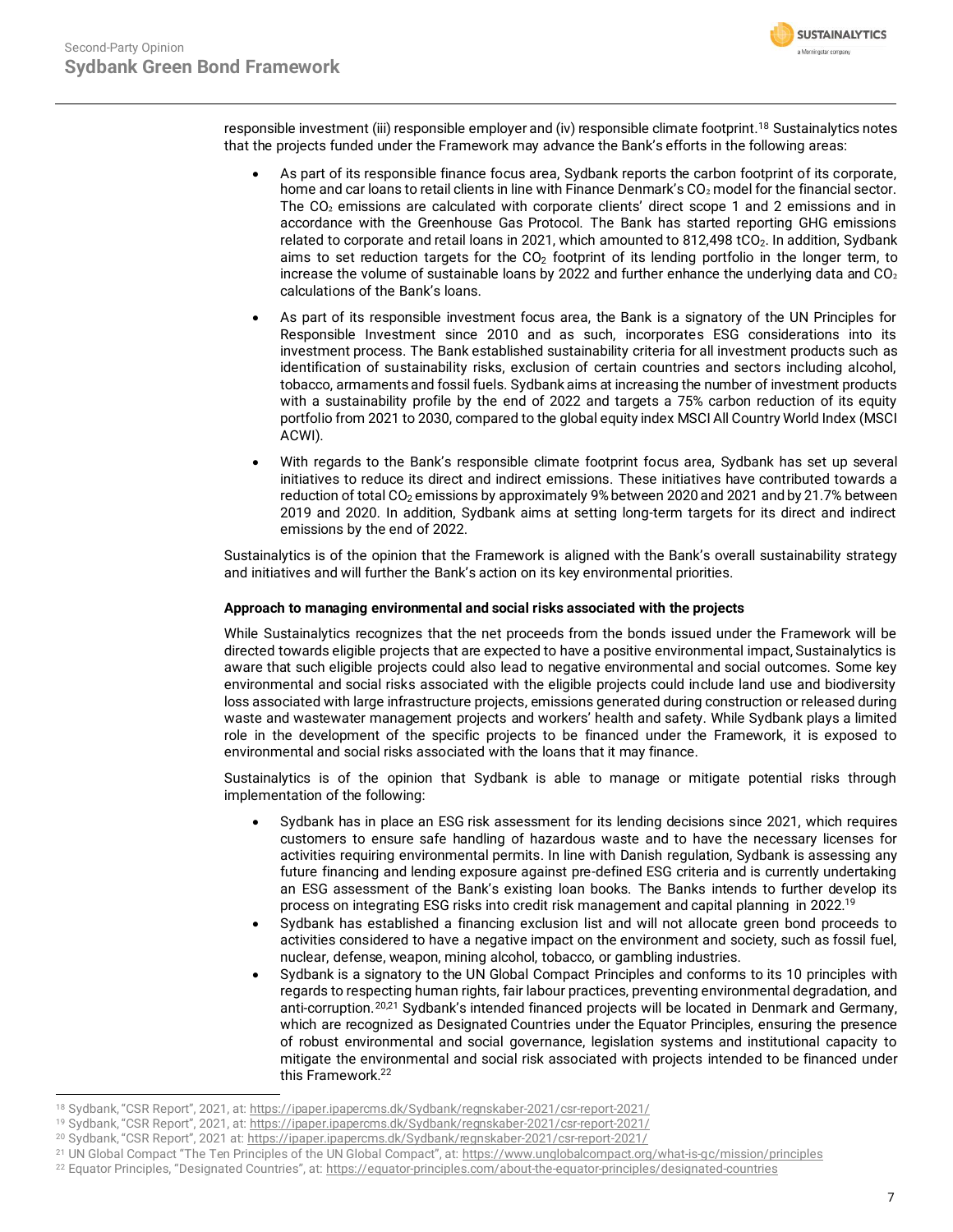

• In 2020, Sydbank became a signatory to the Principles for Responsible Banking under the United Nations Environment Program Finance Initiative. By adhering to this initiative, the bank undertakes to integrate its six core principles, including the principle two aimed at reducing the negative impacts and managing the risks to people and environment resulting from the Banks' activities, products and services.<sup>23</sup>

Based on these policies, standards and assessments, Sustainalytics is of the opinion that Sydbank has implemented adequate measures and is well-positioned to manage and mitigate environmental and social risks commonly associated with the eligible categories.

# **Section 3: Impact of Use of Proceeds**

All five use of proceeds categories are aligned with those recognized by the GBP. Sustainalytics has focused on three below where the impact is specifically relevant in the local context.

# **Investing in green buildings in Denmark and Germany**

The building sector is a significant contributor of GHG emissions and the largest energy consumer in the EU, accounting for 36% of total  $CO<sub>2</sub>$  emissions and 40% of the energy consumption as of 2020.<sup>24</sup> Under the Climate Target Plan 2030, the EU aims to decrease its GHG emissions by 55% below 1990 levels by 2030 and to achieve climate neutrality by 2050.<sup>25</sup> To achieve these goals by 2030, the EU requires the emissions from its building stock to be reduced by 60% compared to 2015 levels.<sup>26</sup> Therefore, investment in green buildings and building renovation to improve energy performance is expected to play a major role in decarbonizing the sector.

As of 2019, the manufacturing and construction sector represented 11% of Denmark's total emissions.<sup>27</sup> This is mainly due to the energy consumption for heating, cooling, lighting as well as construction machery. Denmark's climate policy embraces the EU-wide 2030 targets and is committed to reducing 70% of GHG emissions compared to 1990s levels by 2030.<sup>28</sup> The Danish government requires measures to enhance energy efficiency such as more efficient heating systems in existing buildings as well as increasing the share of renewable energy sources in both new and existing buildings.<sup>29</sup>

<span id="page-7-0"></span>Further, buildings are responsible for 35% of Germany's total final energy consumption.<sup>30</sup> Recognizing the importance of the sector in meeting national climate change goals, the German government has set a target for its building stock to be climate-neutral by 2050.<sup>[30](#page-7-0)</sup> As part of this goal, Germany aims to reduce the building sector's emissions by 67% by 2030 relative to 1990 levels.<sup>31</sup> To achieve the 2030 and 2050 goals, this will require increased investments in green buildings, which are more energy-efficient and less carbon-intensive.

Based on the above, Sustainalytics is of the opinion that Sydbank's financing of green buildings have the potential to reduce the environmental footprint of the building sector and will further support Denmark and Germany to achieve their GHG emissions reduction targets.

## **Decarbonizing the energy and transportation sectors in Denmark and Germany**

In 2019, the energy sector accounted for 77% of the GHG emissions in the EU, while transport was responsible for 31% of all energy-related emissions.<sup>32,33</sup> According to the International Renewable Energy Agency, the widespread adoption of renewable energy sources has the potential to deliver 60% of energy-related  $CO<sub>2</sub>$ 

<sup>&</sup>lt;sup>23</sup> United Nations Environment - Finance Initiative, "Sydbank A/S", at: <https://www.unepfi.org/member/sydbank-a-s/>

<sup>&</sup>lt;sup>24</sup> European Commission, "In Focus: Energy Efficiency in Buildings" at: [https://ec.europa.eu/info/news/focus-energy-efficiency-buildings-2020-lut-17\\_en](https://ec.europa.eu/info/news/focus-energy-efficiency-buildings-2020-lut-17_en)

<sup>&</sup>lt;sup>25</sup> European Commission, "2030 Climate Target Plan", at: [https://ec.europa.eu/clima/eu-action/european-green-deal/2030-climate-target-plan\\_en](https://ec.europa.eu/clima/eu-action/european-green-deal/2030-climate-target-plan_en)

<sup>&</sup>lt;sup>26</sup> European Commission, "A Renovation Wave for Europe - greening our buildings, creating jobs, improving lives", at:

[https://eurlex.europa.eu/resource.html?uri=cellar:0638aa1d-0f02-11eb-bc07-01aa75ed71a1.0003.02/DOC\\_1&format=PDF](https://eurlex.europa.eu/resource.html?uri=cellar:0638aa1d-0f02-11eb-bc07-01aa75ed71a1.0003.02/DOC_1&format=PDF)

<sup>&</sup>lt;sup>27</sup> Danish Energy Agency, "Denmark's Climate Status and Outlook 2021", (2021), at: [https://ens.dk/sites/ens.dk/files/Basisfremskrivning/cso21\\_-](https://ens.dk/sites/ens.dk/files/Basisfremskrivning/cso21_-_english_transllation_of_kf21_hovedrapport.pdf) [\\_english\\_transllation\\_of\\_kf21\\_hovedrapport.pdf](https://ens.dk/sites/ens.dk/files/Basisfremskrivning/cso21_-_english_transllation_of_kf21_hovedrapport.pdf)

<sup>&</sup>lt;sup>28</sup> Ministry of Foreign Affairs of Denmark, "A Green and Sustainable World", (2020), at: [file:///C:/Users/yliu/OneDrive%20-](file:///C:/Users/yliu/OneDrive%20-%20MORNINGSTAR%20INC/Desktop/SCS_Projects_Analyst_Work%20Folder/2022%20Project/May/Sydbank/A_Green_and_Sustainable_World.pdf)

[<sup>%20</sup>MORNINGSTAR%20INC/Desktop/SCS\\_Projects\\_Analyst\\_Work%20Folder/2022%20Project/May/Sydbank/A\\_Green\\_and\\_Sustainable\\_World.pdf](file:///C:/Users/yliu/OneDrive%20-%20MORNINGSTAR%20INC/Desktop/SCS_Projects_Analyst_Work%20Folder/2022%20Project/May/Sydbank/A_Green_and_Sustainable_World.pdf) <sup>29</sup> Ministry of the Interior and housing, "National Strategy for Sustainable Construction", (2021), at:

[https://im.dk/Media/637602217765946554/National\\_Strategy\\_for\\_Sustainable\\_Construktion.pdf](https://im.dk/Media/637602217765946554/National_Strategy_for_Sustainable_Construktion.pdf) 

<sup>&</sup>lt;sup>30</sup> Federal Ministry for Economic Affairs and Energy, "Energy Transition in the Building Sector", at:

<https://www.bmwi.de/Redaktion/EN/Dossier/enhancing-energy-efficiency-in-buildings.html>

<sup>31</sup> Federal Ministry for the Environment, Nature Conservation and Nuclear Safety, "Climate Action Plan 2050", at: [https://www.bmu.de/en/topics/climate](https://www.bmu.de/en/topics/climate-energy/climate/national-climate-policy/greenhouse-gas-neutral-germany-2050/)[energy/climate/national-climate-policy/greenhouse-gas-neutral-germany-2050/](https://www.bmu.de/en/topics/climate-energy/climate/national-climate-policy/greenhouse-gas-neutral-germany-2050/)

<sup>32</sup> UNFCCC, "Summary of GHG Emissions for European Union (Convention)", at[: https://di.unfccc.int/ghg\\_profiles/annexOne/EUA/EUA\\_ghg\\_profile.pdf](https://di.unfccc.int/ghg_profiles/annexOne/EUA/EUA_ghg_profile.pdf) <sup>33</sup> Statista, "Distribution of carbon dioxide emissions in the European Union in 2019, by sector", at: [https://www.statista.com/statistics/1240108/road](https://www.statista.com/statistics/1240108/road-transportation-greenhouse-gas-emissions-eu/)[transportation-greenhouse-gas-emissions-eu/](https://www.statista.com/statistics/1240108/road-transportation-greenhouse-gas-emissions-eu/)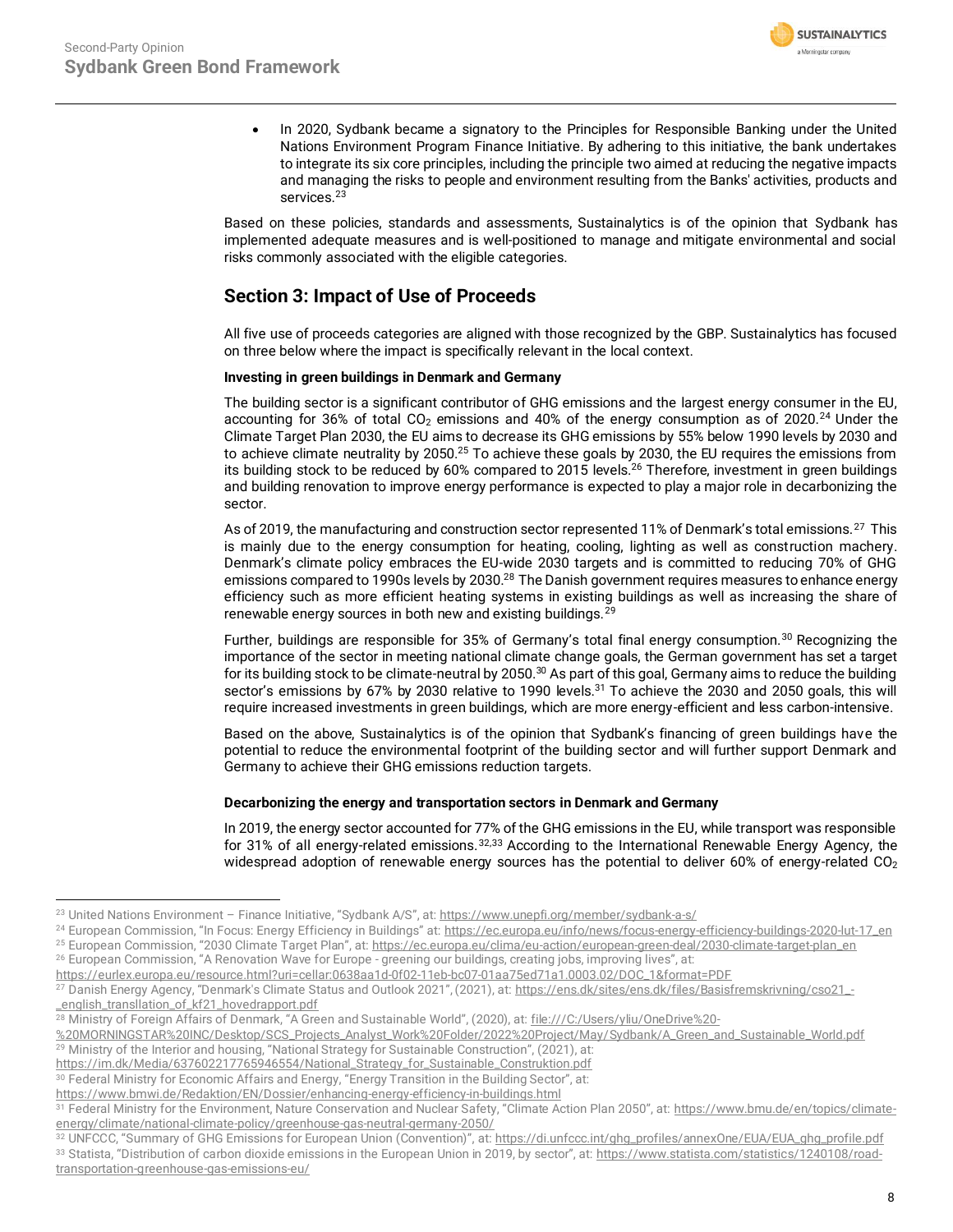<span id="page-8-0"></span>

emissions reduction.<sup>34</sup> In this context, increasing the share of renewables can be expected to contribute to Denmark and Germany's national climate targets.

Denmark has committed to becoming "fossil free" by 2050, through energy and climate measures, such as promoting the use of renewable energy sources and energy efficient technologies.<sup>35</sup> As of 2018, the energy and transportation sectors are the two primary drivers of carbon emissions, accounting for approximately 20% and 25%, respectively, of Denmark's total CO<sub>2</sub> emissions.<sup>36</sup> The country aims to reduce the energy and transport sector's GHG emissions to 5% and 32% relative to 1990 levels in its total emissions in 2030.[36](#page-8-0) In order to achieve this, Denmark is dedicated to increasing the share of renewable energy to 55%, with a focus on wind, biofuels and solar energy in its total energy use, and phasing out coal in the energy supply by 2030.<sup>37</sup> In the long term, electricity, heating, industry and transport energy are to be provided entirely by renewable sources.<sup>38</sup>

Under its Climate Action Plan 2050, Germany aims to cut GHG emissions by 55% by 2030 and nearly 95% by 2050, relative to 1990 levels.<sup>39</sup> As of 2017, the energy sector is the largest GHG emission emitter in Germany, representing 42% of the country's total  $CO_2$  emissions, followed by the transport sector with 22%.<sup>40</sup> In order to meet its climate targets, Germany is committed to increasing the share of renewables in the gross final energy consumption to 60% by 2050. <sup>41</sup> In 2021, renewable energy contributed approximately 20% of gross final energy consumption and the share of renewables in electricity generation has grown to 41%, with wind power being the most important renewable energy source in the German electricity mix.<sup>42</sup> Regarding the transport sector, Germany aims to reduce 40% of its final energy consumption by 2050 compared to 2005 level.<sup>43</sup> To achieve this objective, Germany intends to promote low-emission mobility such as increasing the number of electric vehicles and local public transport and expanding the charging infrastructure. 44

In this context, Sustainalytics is of the opinion that Sydbank's financing of renewable energy generation projects offers the potential to support the transition to a low-carbon economy, while contributing to the climate related goals of Denmark and Germany.

#### **Alignment with and contribution to SDGs**

The Sustainable Development Goals (SDGs) were set in September 2015 by the United Nations General Assembly and form an agenda for achieving sustainable development by the year 2030. The bonds issued under the Sydbank Green Bond Framework advances the following SDGs and targets:

| Use of Proceeds<br>Category | <b>SDG</b>                                | <b>SDG target</b>                                                                                                                                                                          |
|-----------------------------|-------------------------------------------|--------------------------------------------------------------------------------------------------------------------------------------------------------------------------------------------|
| Renewable Energy            | 7. Affordable and Clean<br>Energy         | 7.2 By 2030, increase substantially the share of<br>renewable energy in the global energy mix                                                                                              |
| Green Buildings             | 11. Sustainable Cities and<br>Communities | 11.3 By 2030, enhance inclusive and sustainable<br>urbanization and capacity for participatory,<br>integrated and sustainable human settlement<br>planning and management in all countries |
| <b>Clean Transportation</b> | 11. Sustainable Cities and<br>Communities | 11.2 By 2030, provide access to safe, affordable,<br>accessible and sustainable transport systems                                                                                          |

<sup>34</sup> IRENA, "Global Energy Transformation: A Roadmap to 2050 (2019 Edition)", at: [https://www.irena.org/-](https://www.irena.org/-/media/Files/IRENA/Agency/Publication/2019/Apr/IRENA_Global_Energy_Transformation_2019.pdf)

[/media/Files/IRENA/Agency/Publication/2019/Apr/IRENA\\_Global\\_Energy\\_Transformation\\_2019.pdf](https://www.irena.org/-/media/Files/IRENA/Agency/Publication/2019/Apr/IRENA_Global_Energy_Transformation_2019.pdf)

 $35$  Ibid.

<sup>36</sup> Danish Energy Agency, "Denmark's Climate and Energy Outlook 2020", (2020), at:

[https://ens.dk/sites/ens.dk/files/Basisfremskrivning/deco\\_2020\\_27082020.pdf](https://ens.dk/sites/ens.dk/files/Basisfremskrivning/deco_2020_27082020.pdf)

<sup>37</sup> Ibid.

<sup>38</sup> MarketWatch, "Denmark Renewable Energy Market Size Outlook, Share and Growth Stance Forecast 2022-2031", (2022), at:

[https://www.marketwatch.com/press-release/denmark-renewable-energy-market-size-outlook-share-and-growth-stance-forecast-2022-2031-2022-04-](https://www.marketwatch.com/press-release/denmark-renewable-energy-market-size-outlook-share-and-growth-stance-forecast-2022-2031-2022-04-26) [26](https://www.marketwatch.com/press-release/denmark-renewable-energy-market-size-outlook-share-and-growth-stance-forecast-2022-2031-2022-04-26)

39 Federal Ministry for the Environment, Nature Conservation, Building and Nuclear Safety (BMUB), "Climate Action Plan 2050 - Principles and goals of the German government's climate policy", (2016), at:

[https://www.bmuv.de/fileadmin/Daten\\_BMU/Pools/Broschueren/klimaschutzplan\\_2050\\_en\\_bf.pdf](https://www.bmuv.de/fileadmin/Daten_BMU/Pools/Broschueren/klimaschutzplan_2050_en_bf.pdf)

<sup>40</sup> IEA, "Germany 2020 Energy Policy Review", (2020), at: [https://iea.blob.core.windows.net/assets/60434f12-7891-4469-b3e4-](https://iea.blob.core.windows.net/assets/60434f12-7891-4469-b3e4-1e82ff898212/Germany_2020_Energy_Policy_Review.pdf)

[1e82ff898212/Germany\\_2020\\_Energy\\_Policy\\_Review.pdf](https://iea.blob.core.windows.net/assets/60434f12-7891-4469-b3e4-1e82ff898212/Germany_2020_Energy_Policy_Review.pdf)

<sup>41</sup> Federal Ministry for Economic Affairs and Energy (BMWi), "Second Progress Report on the Energy Transition: The Energy of the Future. Reporting year 2017", (2019), at[: https://www.bmwk.de/Redaktion/EN/Publikationen/Energie/second-progress-report-energy-transition.pdf?\\_\\_blob=publicationFile&v=3](https://www.bmwk.de/Redaktion/EN/Publikationen/Energie/second-progress-report-energy-transition.pdf?__blob=publicationFile&v=3) 42 The UBA, "Renewable energies in figures", (2022), at: [https://www.umweltbundesamt.de/en/topics/climate-energy/renewable-energies/renewable](https://www.umweltbundesamt.de/en/topics/climate-energy/renewable-energies/renewable-energies-in-figures)[energies-in-figures](https://www.umweltbundesamt.de/en/topics/climate-energy/renewable-energies/renewable-energies-in-figures)

 $43$  Ibid.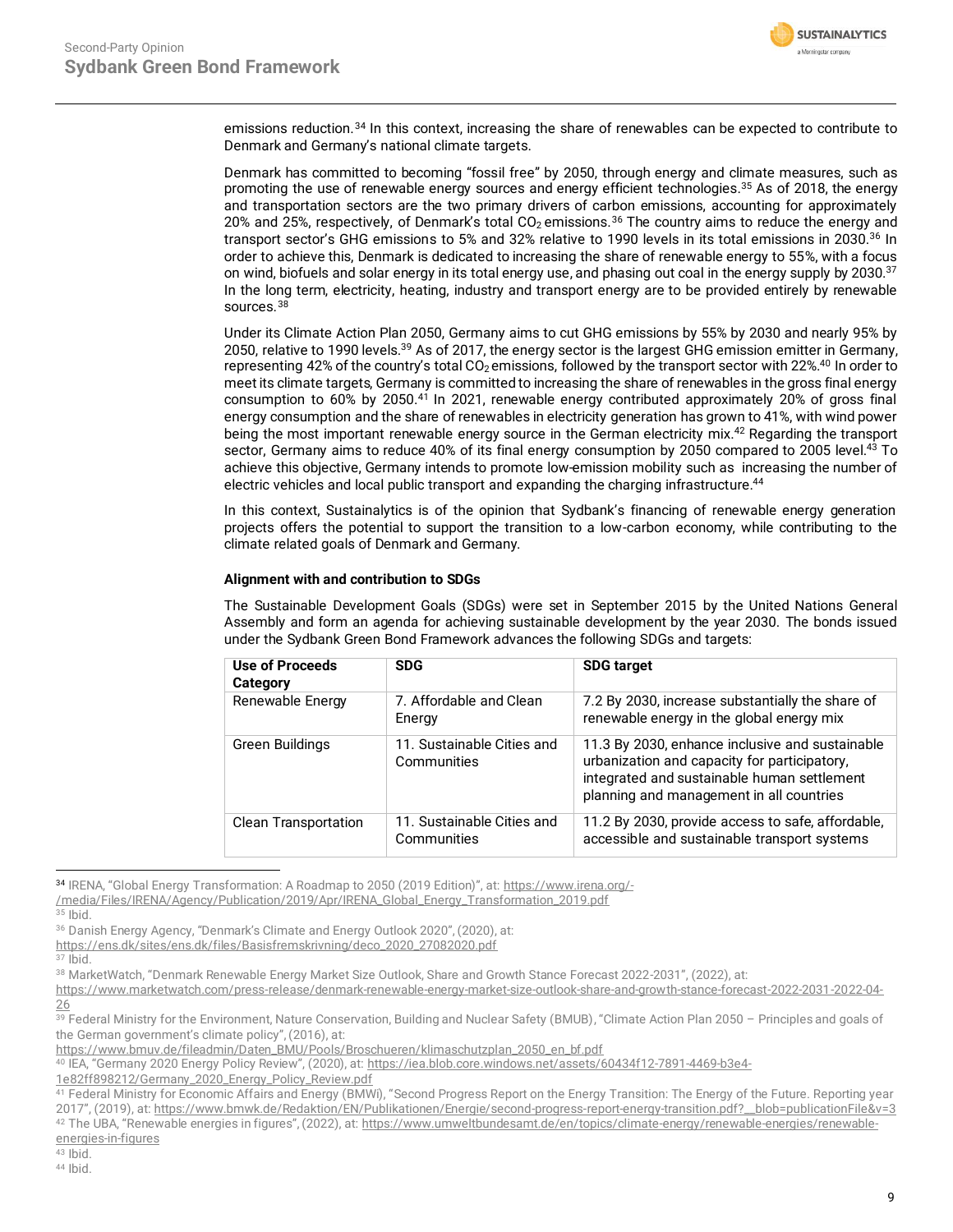

|                                                |                                    | for all, improving road safety, notably by<br>expanding public transport, with special<br>attention to the needs of those in vulnerable<br>situations, women, children, persons with<br>disabilities and older persons. |
|------------------------------------------------|------------------------------------|-------------------------------------------------------------------------------------------------------------------------------------------------------------------------------------------------------------------------|
| Sustainable Use of<br><b>Natural Resources</b> | 14. Life Below Water               | 14.1 By 2025, prevent and significantly reduce<br>marine pollution of all kinds, in particular from<br>land-based activities, including marine debris<br>and nutrient pollution                                         |
|                                                | 15. Life on Land                   | 15.a Mobilize and significantly increase financial<br>resources from all sources to conserve and<br>sustainably use biodiversity and ecosystems                                                                         |
| Recycling and<br>Sustainable Production        | 12. Responsible<br>Consumption and | 12.5 By 2030, substantially reduce waste<br>generation through prevention, reduction,                                                                                                                                   |
|                                                | Production                         | recycling and reuse                                                                                                                                                                                                     |

# **Conclusion**

Sydbank has developed the Sydbank Green Bond Framework under which it may issue green bonds and use the proceeds to finance loans for pure-play companies and specific projects related to all Framework categories. Sustainalytics considers that the projects funded by the green bond proceeds are expected to provide positive environmental impact mainly within the buildings, energy and transportation sectors in Denmark and Germany.

The Sydbank Green Bond Framework outlines a process by which proceeds will be tracked, allocated, and managed, and commitments have been made for reporting on the allocation and impact of the use of proceeds. Furthermore, Sustainalytics believes that the Sydbank Green Bond Framework is aligned with the overall sustainability strategy of the company and that the green use of proceeds categories will contribute to the advancement of the UN Sustainable Development Goals 7, 11, 12, 14 and 15. Additionally, Sustainalytics is of the opinion that Sydbank has adequate measures to identify, manage and mitigate environmental and social risks commonly associated with the eligible projects funded by the proceeds.

Based on the above, Sustainalytics is confident that Sydbank is well-positioned to issue green bonds and that the Sydbank Green Bond Framework is robust, transparent, and in alignment with the four core components of the Green Bond Principles 2021.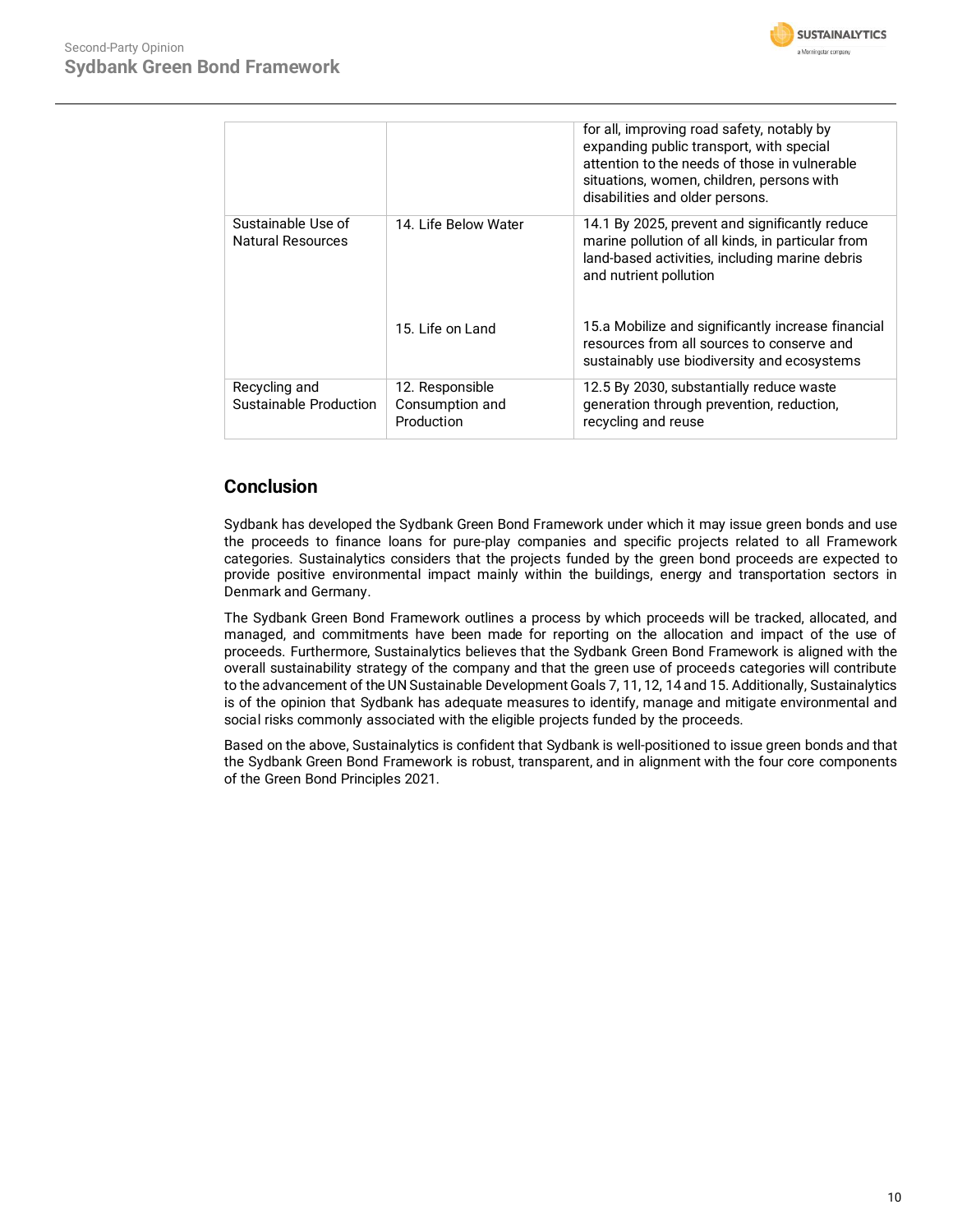

# <span id="page-10-0"></span>**Appendix**

# **Appendix 1: Green Bond / Green Bond Programme - External Review Form**

# **Section 1. Basic Information**

| Issuer name:                                                                                        | Sydbank        |
|-----------------------------------------------------------------------------------------------------|----------------|
| Green Bond ISIN or Issuer Green Bond Framework Sydbank Green Bond Framework<br>Name, if applicable: |                |
| Review provider's name:                                                                             | Sustainalytics |
| Completion date of this form:                                                                       | May 20, 2022   |

# **Section 2. Review overview**

# **SCOPE OF REVIEW**

The following may be used or adapted, where appropriate, to summarise the scope of the review. The review assessed the following elements and confirmed their alignment with the GBP:

| ⊠ | Use of Proceeds                   | ⊠ | Process for Project Evaluation and<br>Selection |
|---|-----------------------------------|---|-------------------------------------------------|
| ⊠ | Management of Proceeds            | ⊠ | Reporting                                       |
|   | <b>ROLE(S) OF REVIEW PROVIDER</b> |   |                                                 |

- ☒ Consultancy (incl. 2nd opinion) ☐ Certification
- ☐ Verification ☐ Rating
- □ Other (please specify):

Note: In case of multiple reviews / different providers, please provide separate forms for each review.

# **EXECUTIVE SUMMARY OF REVIEW and/or LINK TO FULL REVIEW (if applicable)**

Please refer to Evaluation Summary above.

# **Section 3. Detailed review**

Reviewers are encouraged to provide the information below to the extent possible and use the comment section to explain the scope of their review.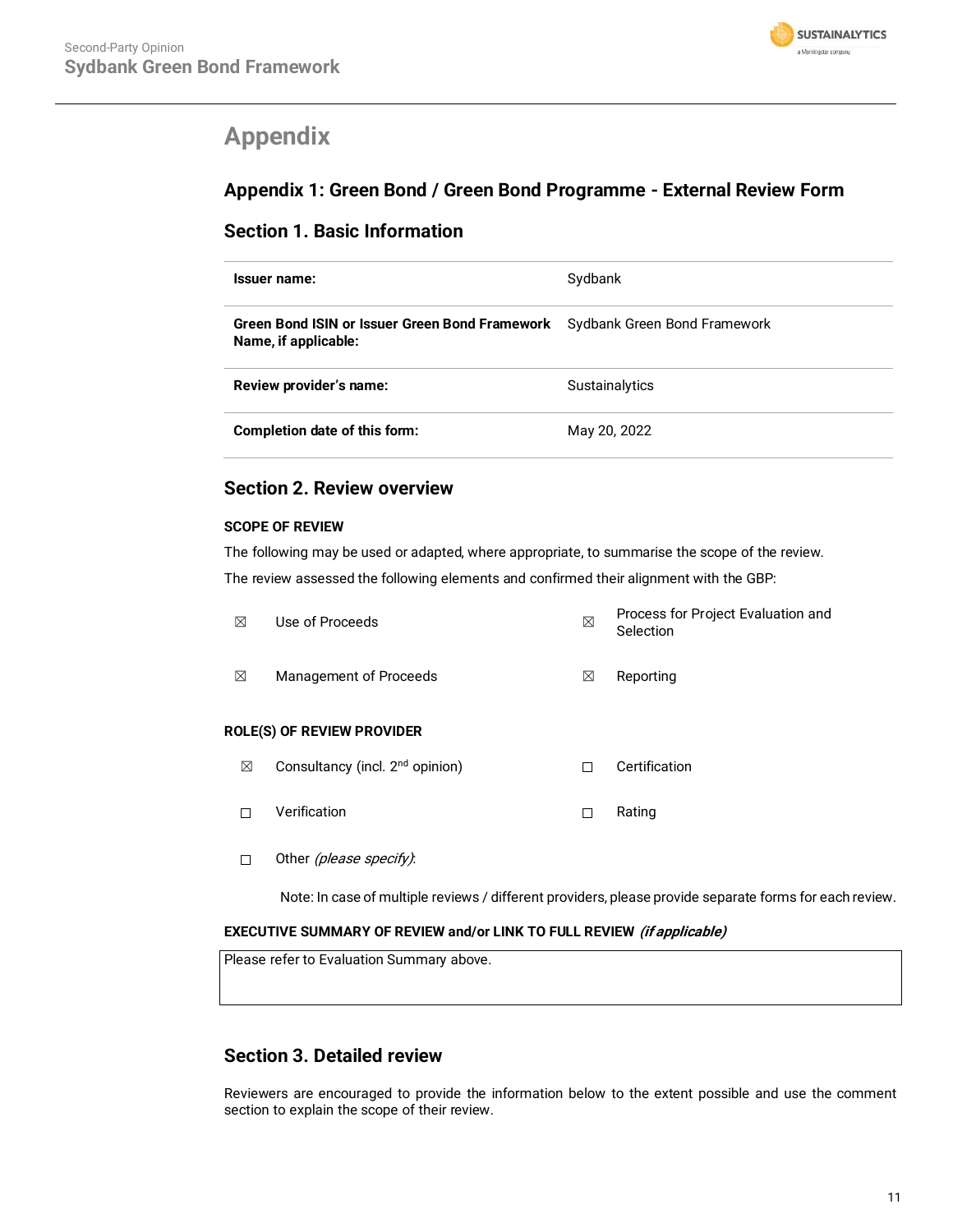

# **1. USE OF PROCEEDS**

Overall comment on section (if applicable):

The eligible categories for the use of proceeds - (i) Renewable Energy, (ii) Green Buildings, (iii) Clean Transportation, (iv) Sustainable Use of Natural Resources and (v) Recycling and Sustainable Production - are aligned with those recognized by the Green Bond Principles. Sustainalytics considers that investments in the eligible categories will lead to positive environmental impacts and advance the UN Sustainable Development Goals, specifically SDG 7, 11, 12, 14 and 15.

#### **Use of proceeds categories as per GBP:**

| ⊠ | Renewable energy                                                                                                               |   | Energy efficiency                                                                  |
|---|--------------------------------------------------------------------------------------------------------------------------------|---|------------------------------------------------------------------------------------|
| п | Pollution prevention and control                                                                                               | ⊠ | Environmentally sustainable management of<br>living natural resources and land use |
| п | Terrestrial and aquatic biodiversity<br>conservation                                                                           | ⊠ | Clean transportation                                                               |
| П | Sustainable water and wastewater<br>management                                                                                 |   | Climate change adaptation                                                          |
| □ | Eco-efficient and/or circular economy<br>adapted products, production technologies<br>and processes                            | ⊠ | Green buildings                                                                    |
| п | Unknown at issuance but currently expected<br>to conform with GBP categories, or other<br>eligible areas not yet stated in GBP | п | Other <i>(please specify)</i> : Recycling and<br>Sustainable Production            |

If applicable please specify the environmental taxonomy, if other than GBP:

# **2. PROCESS FOR PROJECT EVALUATION AND SELECTION**

Overall comment on section (if applicable):

Sydbank's internal process in evaluating and selecting projects is managed by Sydbank's Credit Committee, which is responsible for ensuring eligible green projects are aligned with eligibility criteria and consists of including but not limited to the members from the Deputy Group Chief Executive, Head of Credits, Head of Corporate Banking & Finance, and Head of Corporate Credit managers. Sydbank has an internal process for environmental and social risk management that applies to all allocation decisions. Sustainalytics considers the risk management to be adequate and the project selection process to be in line with market practice.

## **Evaluation and selection**

| ⊠ | Credentials on the issuer's environmental<br>sustainability objectives            | ⊠ | Documented process to determine that<br>projects fit within defined categories                  |
|---|-----------------------------------------------------------------------------------|---|-------------------------------------------------------------------------------------------------|
| ⊠ | Defined and transparent criteria for projects<br>eligible for Green Bond proceeds | ⊠ | Documented process to identify and<br>manage potential ESG risks associated<br>with the project |
| ⊠ | Summary criteria for project evaluation and<br>selection publicly available       |   | Other (please specify):                                                                         |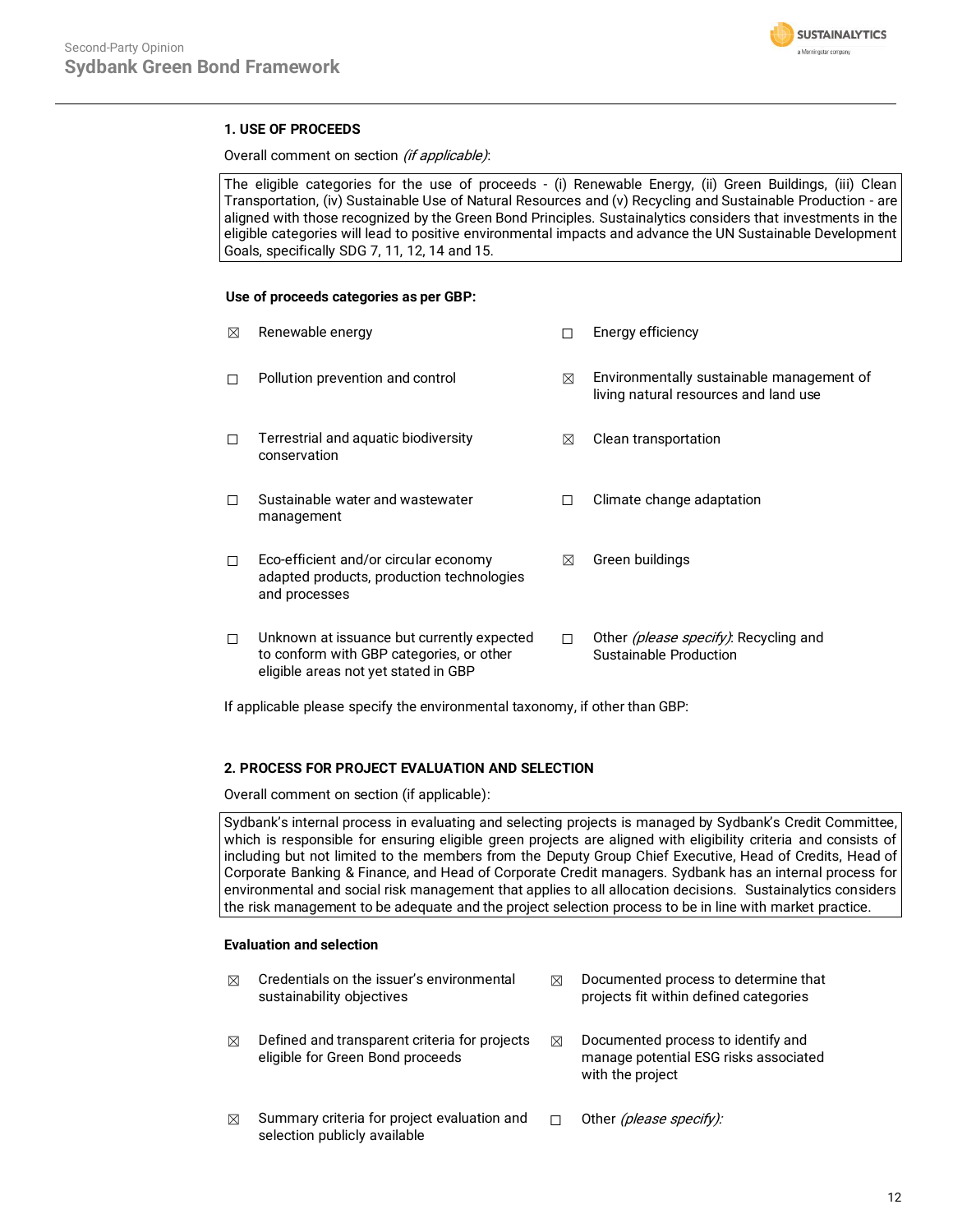

#### **Information on Responsibilities and Accountability**

- $\boxtimes$  Evaluation / Selection criteria subject to external advice or verification
- ☐ In-house assessment

☐ Other (please specify):

## **3. MANAGEMENT OF PROCEEDS**

Overall comment on section (if applicable):

Sydbank's processes for management of proceeds are overseen by Sydbank's Credit Committee. Sydbank intends to fully allocate proceeds within 36 months after issuance. Pending allocation, unallocated proceeds will be temporarily held in a portfolio consisting of cash, cash equivalents or in ESG-oriented funds, where feasible. This is in line with market practice.

#### **Tracking of proceeds:**

- $\boxtimes$  Green Bond proceeds segregated or tracked by the issuer in an appropriate manner
- $\boxtimes$  Disclosure of intended types of temporary investment instruments for unallocated proceeds
- □ Other *(please specify)*:

## **Additional disclosure:**

|   | Allocations to future investments only                     | ⊠ | Allocations to both existing and future<br>investments |
|---|------------------------------------------------------------|---|--------------------------------------------------------|
|   | Allocation to individual disbursements                     |   | Allocation to a portfolio of<br>disbursements          |
| П | Disclosure of portfolio balance of<br>unallocated proceeds |   | Other (please specify).                                |

#### **4. REPORTING**

Overall comment on section (if applicable):

Sydbank intends to report on allocation of proceeds on its website on an annual basis, until full allocation of proceeds. Allocation reporting will include the total amounts allocated to eligible projects per category, the balance of unallocated amounts and the share of financing versus refinancing. The impact report will include relevant impact metrics, where feasible, such as annual GHG emissions avoided, annual GHG saving and annual energy savings. Sustainalytics views Sydbank's allocation and impact reporting as aligned with market practice.

#### **Use of proceeds reporting:**

- ☐ Project-by-project ☒ On a project portfolio basis
- □ Linkage to individual bond(s) □ Other (please specify):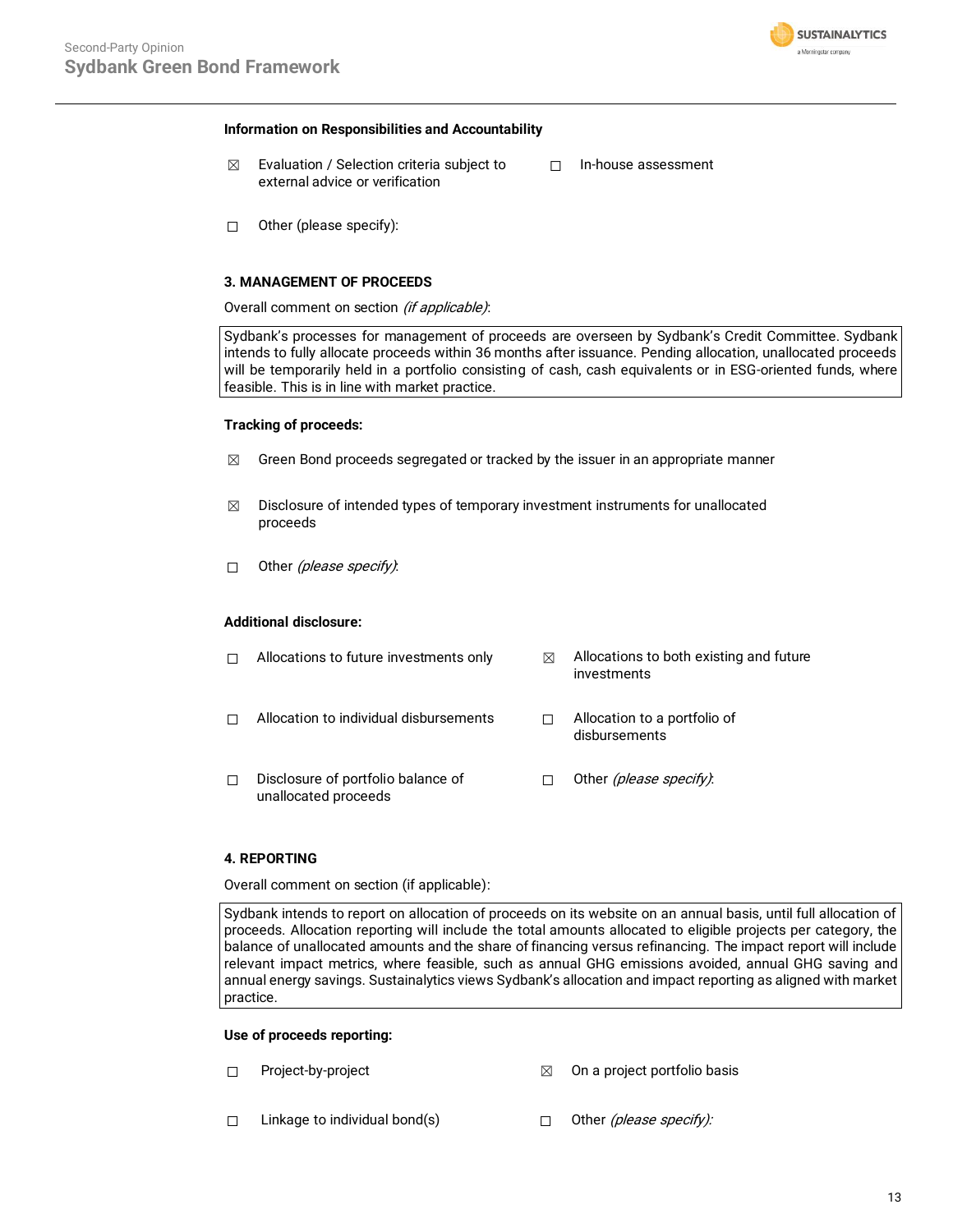

|             | $\boxtimes$                                 | Allocated amounts                                                                                   |        | П                       |        | Green Bond financed share of total<br>investment |
|-------------|---------------------------------------------|-----------------------------------------------------------------------------------------------------|--------|-------------------------|--------|--------------------------------------------------|
|             | ⊠                                           | Other (please specify):                                                                             |        |                         |        |                                                  |
|             |                                             | - The proportion of the proceeds<br>allocated to refinancing of<br>existing Eligible Green Projects |        |                         |        |                                                  |
|             |                                             | - Unallocated proceeds                                                                              |        |                         |        |                                                  |
|             |                                             | Frequency:                                                                                          |        |                         |        |                                                  |
|             | ⊠                                           | Annual                                                                                              |        | □                       |        | Semi-annual                                      |
|             | П.                                          | Other (please specify):                                                                             |        |                         |        |                                                  |
|             | Impact reporting:                           |                                                                                                     |        |                         |        |                                                  |
| $\Box$      | Project-by-project                          |                                                                                                     | ⊠      |                         |        | On a project portfolio basis                     |
| $\Box$      | Linkage to individual bond(s)               |                                                                                                     |        | Other (please specify): |        |                                                  |
|             | Information reported (expected or ex-post): |                                                                                                     |        |                         |        |                                                  |
|             | ⊠                                           | <b>GHG Emissions / Savings</b>                                                                      |        |                         | ⊠      | <b>Energy Savings</b>                            |
|             | П                                           | Decrease in water use                                                                               |        |                         | $\Box$ | Other ESG indicators (please<br>specify):        |
|             |                                             |                                                                                                     |        |                         |        | - percentage of certified<br>production          |
|             |                                             | <b>Frequency</b>                                                                                    |        |                         |        |                                                  |
|             | ⊠                                           | Annual                                                                                              |        |                         | П      | Semi-annual                                      |
|             | □                                           | Other (please specify):                                                                             |        |                         |        |                                                  |
|             | <b>Means of Disclosure</b>                  |                                                                                                     |        |                         |        |                                                  |
| $\Box$      |                                             | Information published in financial report                                                           | $\Box$ | report                  |        | Information published in sustainability          |
| $\boxtimes$ | documents                                   | Information published in ad hoc                                                                     | П      |                         |        | Other (please specify):                          |
| $\Box$      |                                             | Reporting reviewed (if yes, please specify which parts of the reporting are subject to              |        |                         |        |                                                  |

Where appropriate, please specify name and date of publication in the useful links section.

**USEFUL LINKS** (e.g. to review provider methodology or credentials, to issuer's documentation, etc.)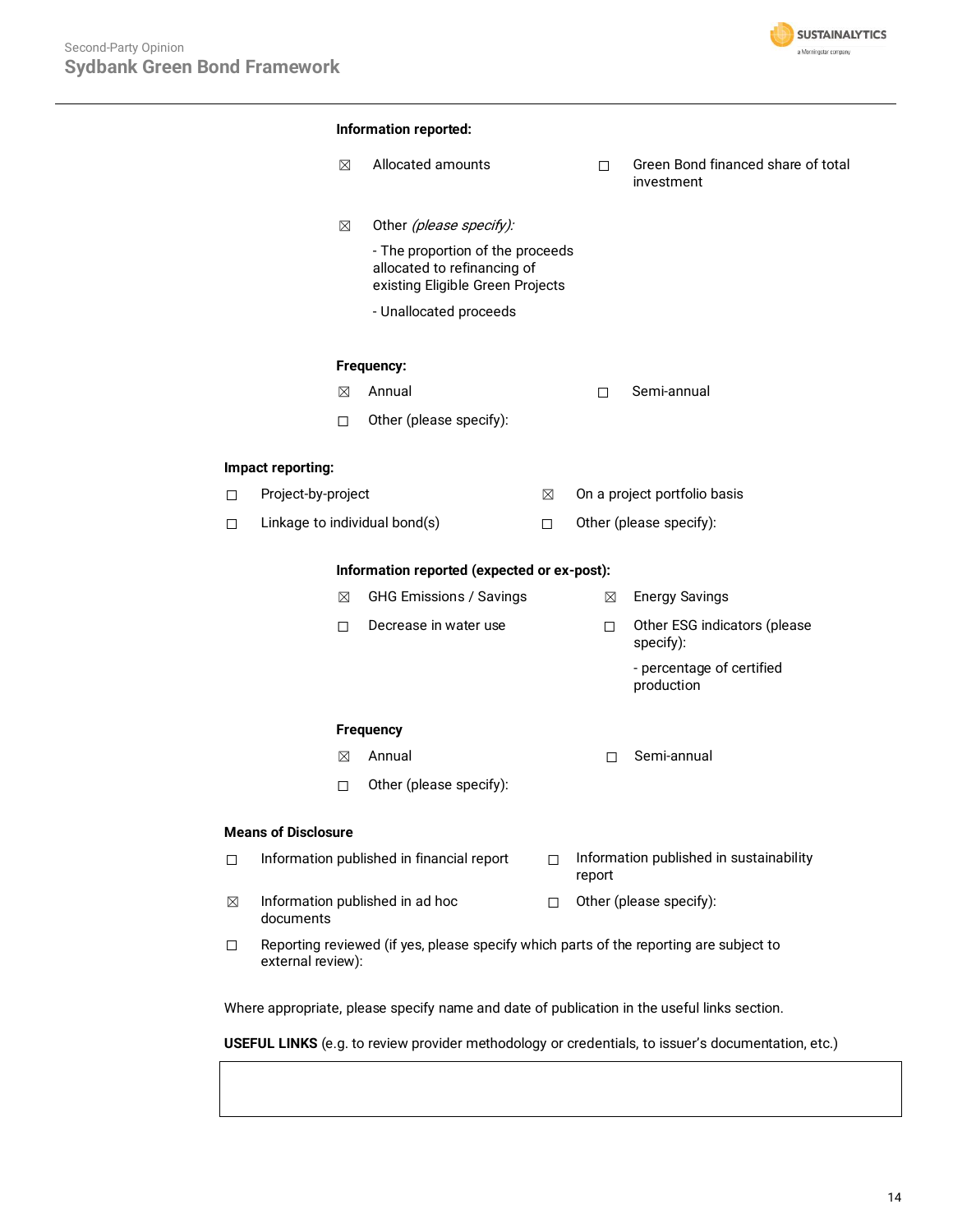

# **SPECIFY OTHER EXTERNAL REVIEWS AVAILABLE, IF APPROPRIATE**

## **Type(s) of Review provided:**

- □ Consultancy (incl. 2<sup>nd</sup> opinion) □ □ Certification
- ☐ Verification / Audit ☐ Rating
- $\Box$  Other *(please specify):*

**Review provider(s): Date of publication:**

## **ABOUT ROLE(S) OF INDEPENDENT REVIEW PROVIDERS AS DEFINED BY THE GBP**

- i. Second-Party Opinion: An institution with environmental expertise, that is independent from the issuer may issue a Second-Party Opinion. The institution should be independent from the issuer's adviser for its Green Bond framework, or appropriate procedures, such as information barriers, will have been implemented within the institution to ensure the independence of the Second-Party Opinion. It normally entails an assessment of the alignment with the Green Bond Principles. In particular, it can include an assessment of the issuer's overarching objectives, strategy, policy and/or processes relating to environmental sustainability, and an evaluation of the environmental features of the type of projects intended for the Use of Proceeds.
- ii. Verification: An issuer can obtain independent verification against a designated set of criteria, typically pertaining to business processes and/or environmental criteria. Verification may focus on alignment with internal or external standards or claims made by the issuer. Also, evaluation of the environmentally sustainable features of underlying assets may be termed verification and may reference external criteria. Assurance or attestation regarding an issuer's internal tracking method for use of proceeds, allocation of funds from Green Bond proceeds, statement of environmental impact or alignment of reporting with the GBP, may also be termed verification.
- iii. Certification: An issuer can have its Green Bond or associated Green Bond framework or Use of Proceeds certified against a recognised external green standard or label. A standard or label defines specific criteria, and alignment with such criteria is normally tested by qualified, accredited third parties, which may verify consistency with the certification criteria.
- iv. Green Bond Scoring/Rating: An issuer can have its Green Bond, associated Green Bond framework or a key feature such as Use of Proceeds evaluated or assessed by qualified third parties, such as specialised research providers or rating agencies, according to an established scoring/rating methodology. The output may include a focus on environmental performance data, the process relative to the GBP, or another benchmark, such as a 2-degree climate change scenario. Such scoring/rating is distinct from credit ratings, which may nonetheless reflect material environmental risks.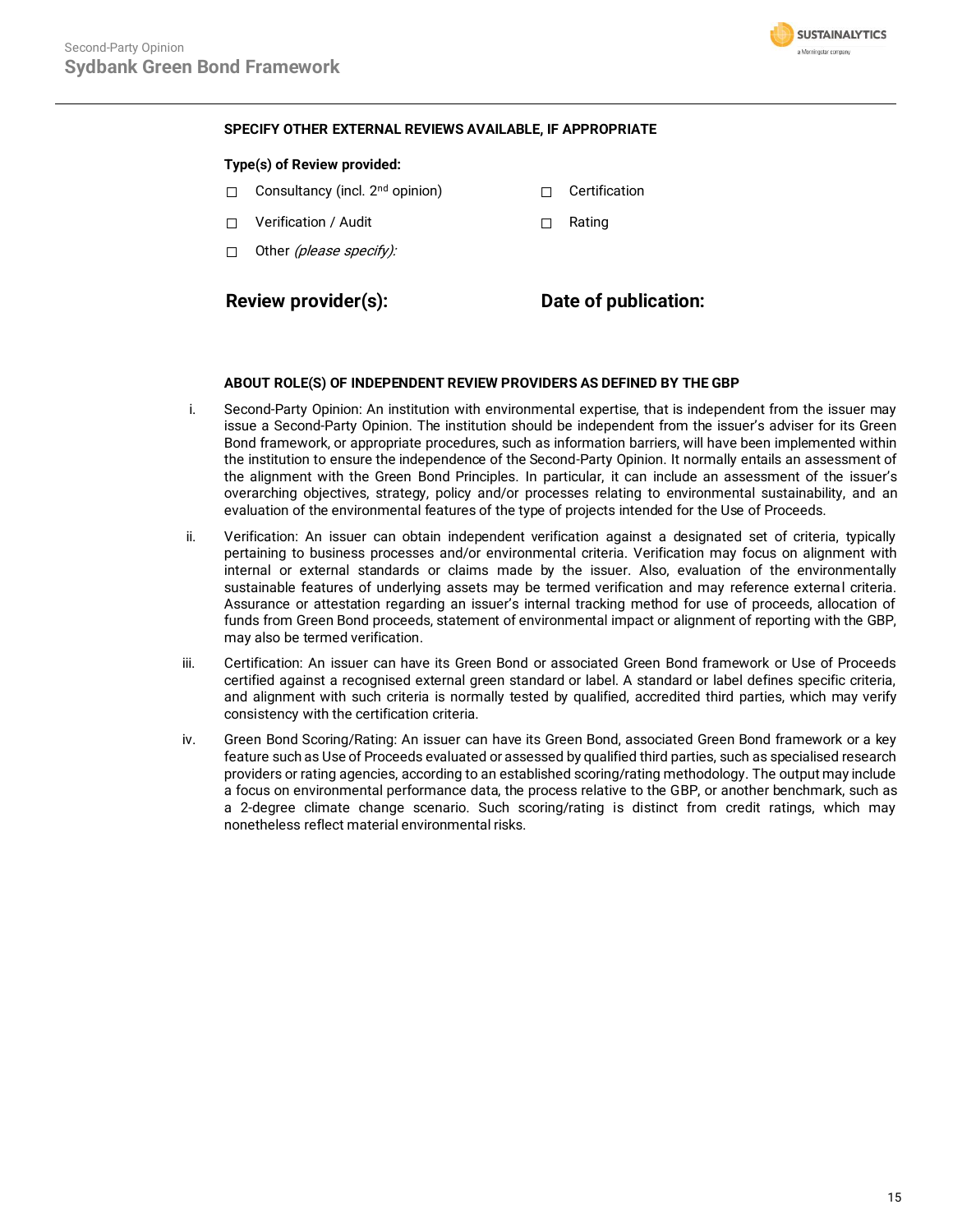

# **Disclaimer**

# **Copyright ©2022 Sustainalytics. All rights reserved.**

The information, methodologies and opinions contained or reflected herein are proprietary of Sustainalytics and/or its third party suppliers (Third Party Data), and may be made available to third parties only in the form and format disclosed by Sustainalytics, or provided that appropriate citation and acknowledgement is ensured. They are provided for informational purposes only and (1) do not constitute an endorsement of any product or project; (2) do not constitute investment advice, financial advice or a prospectus; (3) cannot be interpreted as an offer or indication to buy or sell securities, to select a project or make any kind of business transactions; (4) do not represent an assessment of the issuer's economic performance, financial obligations nor of its creditworthiness; and/or (5) have not and cannot be incorporated into any offering disclosure.

These are based on information made available by the issuer and therefore are not warranted as to their merchantability, completeness, accuracy, up-to-dateness or fitness for a particular purpose. The information and data are provided "as is" and reflect Sustainalytics` opinion at the date of their elaboration and publication. Sustainalytics accepts no liability for damage arising from the use of the information, data or opinions contained herein, in any manner whatsoever, except where explicitly required by law. Any reference to third party names or Third Party Data is for appropriate acknowledgement of their ownership and does not constitute a sponsorship or endorsement by such owner. A list of our third-party data providers and their respective terms of use is available on our website. For more information, visit [http://www.sustainalytics.com/legal-disclaimers.](http://www.sustainalytics.com/legal-disclaimers)

The issuer is fully responsible for certifying and ensuring the compliance with its commitments, for their implementation and monitoring.

In case of discrepancies between the English language and translated versions, the English language version shall prevail.